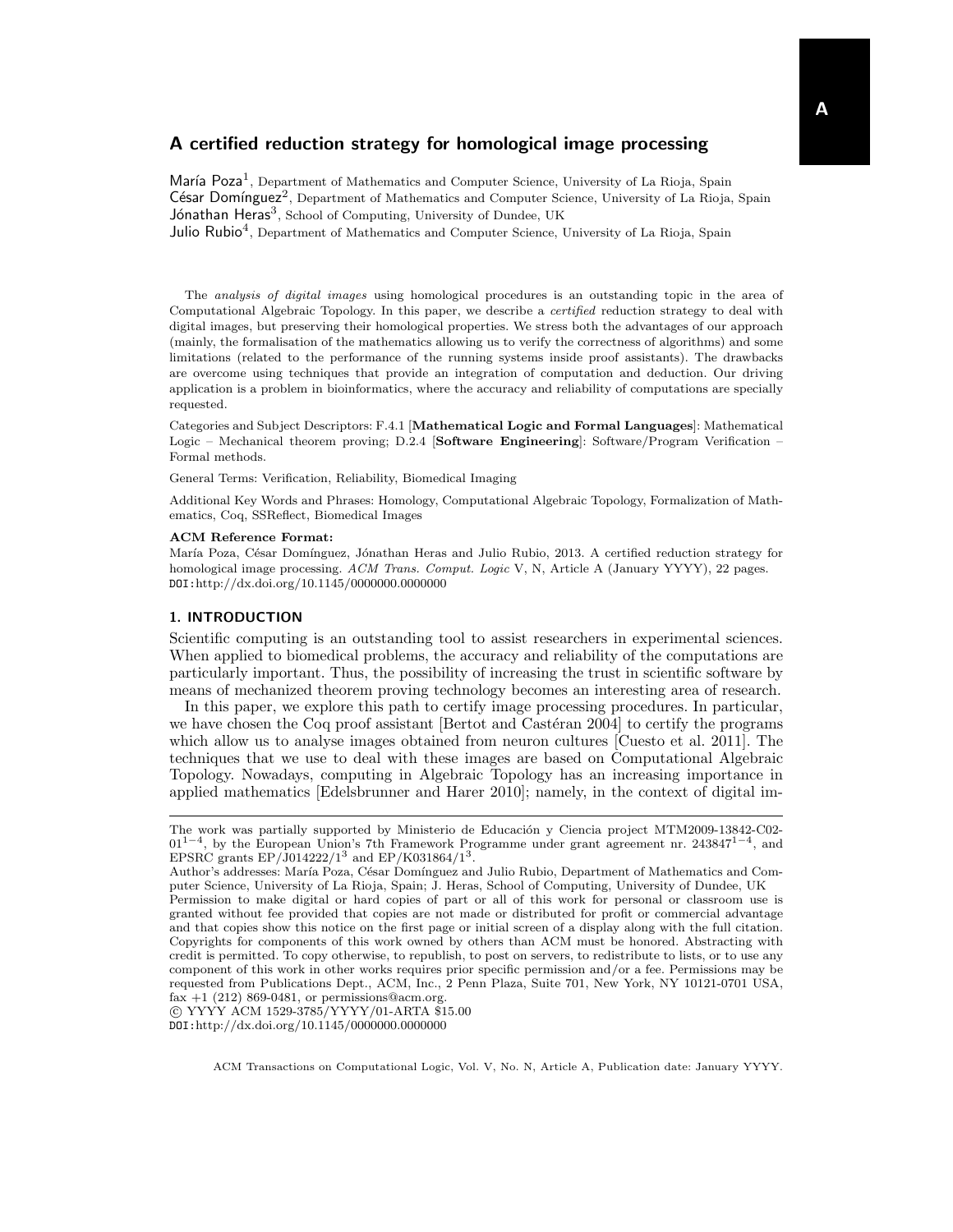age processing (see [\[Ayala et al. 2003\]](#page-20-3) and the series of conferences called Computational Topology in Image Context). The key observation of our approach is that, after a suitable preprocessing, the solution of a biological problem (namely, the number of synapsis in a picture of a neuron) can be identified with the computation of a topological invariant (the rank of a homology group). Then, all our efforts are concentrated on computing, in a certified manner, such an invariant.

Since the size of real-life biomedical images is too big to handle them directly, we propose a reduction strategy, that allows us to work with smaller data structures, but preserving all their homological properties. To this aim, we use the notion of discrete vector field [\[Forman 1998\]](#page-20-4), following very closely an algorithm due to Romero and Sergeraert [\[Romero](#page-21-0) [and Sergeraert 2010\]](#page-21-0).

In order to verify the correctness of these procedures, it is necessary the formalisation of a certain amount of mathematics. The most significant piece of mathematics formalised in this paper is the so-called Basic Perturbation Lemma (or BPL, in short). The proof of this theorem has been already implemented in the Isabelle/HOL proof assistant [\[Aransay](#page-20-5) [et al. 2008\]](#page-20-5). The BPL formalisation presented in this paper is much shorter and compact than that of [\[Aransay et al. 2008\]](#page-20-5). There are two reasons for this improvement of the formal proof. The former is that we have followed a new and shorter proof of the BPL (due again to Romero and Sergeraert [\[Romero and Sergeraert 2012\]](#page-21-1)). The latter is that we have built our formal proof on the powerful SSReflect library [\[Gonthier and Mahboubi 2010\]](#page-20-6) of Coq (on the contrary, much of the infrastructure required was defined from scratch in [\[Aransay](#page-20-5) [et al. 2008\]](#page-20-5)).

Apart from the efficiency in the writing of proofs, using SSReflect also has other consequences. Since SSReflect is designed to deal only with *finite structures*, the proof of the BPL presented here only applies over finitely generated groups (the proof formalised in [\[Aransay](#page-20-5) [et al. 2008\]](#page-20-5) does not have this limitation). Furthermore, dealing with finite structures, and inside the constructive logic of Coq, eases the executability of the proofs, and thus the generation of certified programs (the same tasks in Isabelle/HOL pose more difficulties, see [\[Aransay et al. 2010\]](#page-20-7)). However, it is worth mentioning that this limitation does not mean any special hindrance in our work, because digital images are always finite structures.

In order to prove the correctness of the generated programs, we must establish, and keep, a link among the initial biomedical picture, and the final smaller data structure where the homological calculations are carried out. This implies a big amount of processing, and does not allow us to execute all the steps *inside* Coq (the full path has been travelled, but only in toy examples). Then we have appealed to a programming language, Haskell [\[Hutton 2007\]](#page-21-2) in our case, to integrate computation and deduction.

Haskell appears in two different steps of our methodology. In the early stages of development, Haskell prototypes of the algorithms are systematically tested by using the QuickCheck tool [\[Claessen and Hughes 2000\]](#page-20-8). This allows us to discharge many small and common errors, which could hinder the proving process in Coq. In the final computational step, Haskell is used as an oracle for Coq. The most hard parts of the calculation (in our case, an important bottleneck is computing inverse matrices) are delegated to Haskell programs; the results of these Haskell programs are then proved correct within Coq.

With this hybrid technique, we have got the objective of computing, in a certified way, the homology of actual biomedical images coming from neurological experiments.

The rest of this paper is organized as follows. Section [2](#page-2-0) is devoted to present a running example, coming from the biomedical context, as a test-case for our development. The formalisation of an algorithm to build a discrete vector field associated with a matrix, using SSReflect, is explained in Section [3.](#page-3-0) This vector field computation will be used in Section [4](#page-10-0) to reduce the chain complex associated with a digital image. The reduction process is based on an essential lemma in Algorithmic Homological Algebra called the Basic Perturbation Lemma. We also include in that section a proof of such a lemma. In Section [5,](#page-18-0) we explain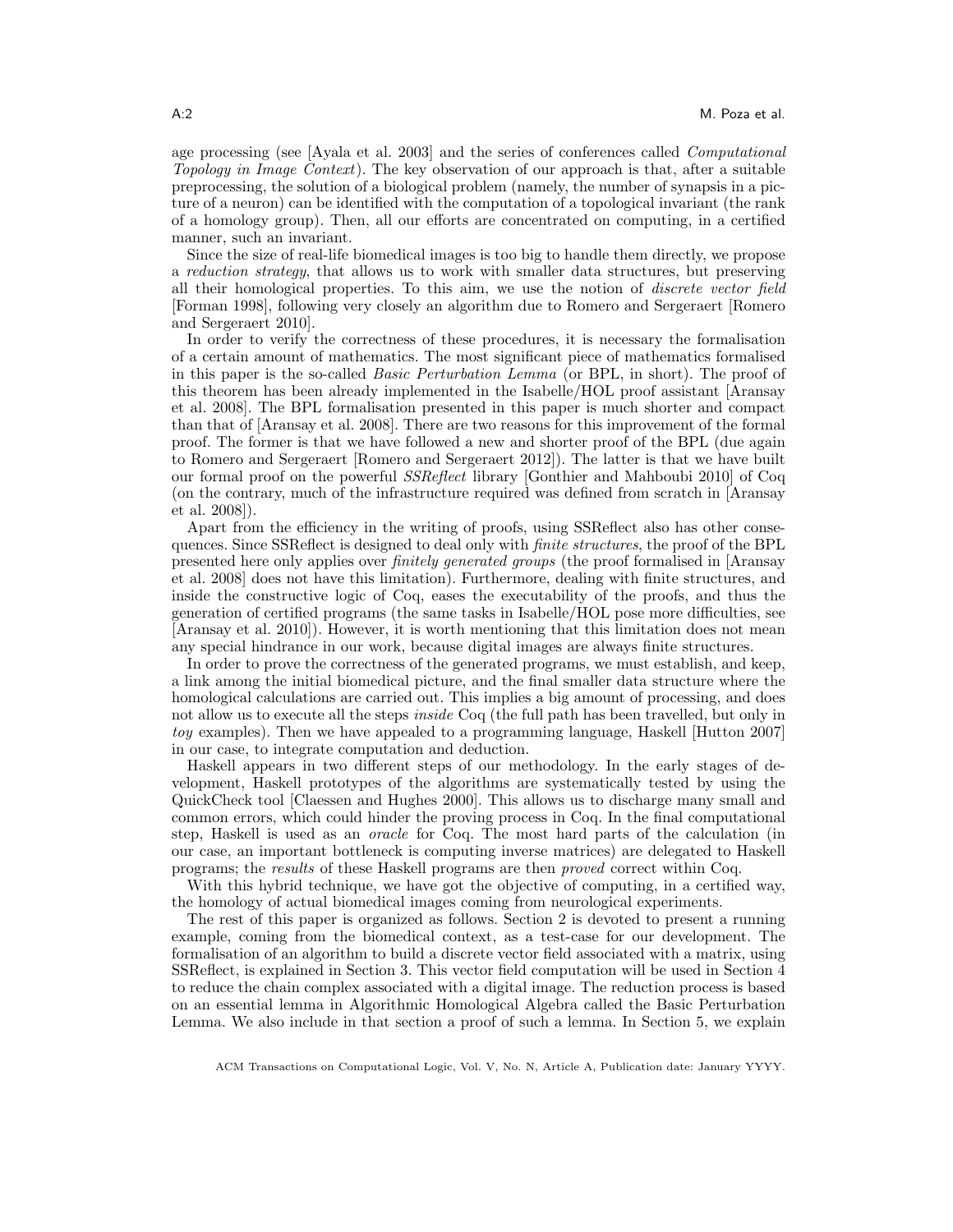

<span id="page-2-1"></span>Fig. 1. Computing homology from a digital image.

how the certified programs can be used to effectively compute the homology of images. The paper ends with a section of conclusions and further work, and the bibliography.

The complete source code of our formalisation and the Haskell programs can be seen at [http://www.unirioja.es/cu/cedomin/crship/.](http://www.unirioja.es/cu/cedomin/crship/)

### <span id="page-2-0"></span>2. CERTIFIED IMAGE PROCESSING

The discipline of Algebraic Digital Topology, or more specifically, the computation of homology groups from digital images is mature enough (see, for instance, [\[Ziou and Allili 2002\]](#page-21-3), one among many good references) to go one step further and investigate the possibility of certified computations (i.e., computation formally verified by proving its correctness using an interactive proof assistant) in digital topology, as it happens in other areas of computer mathematics (see [\[Gonthier 2008\]](#page-20-9)).

In a very rough manner, the process to be verified is reflected in Figure [1.](#page-2-1) Putting it into words, we firstly pre-process a biomedical image to obtain a monochromatic image. From the black pixels of such a monochromatic image a cubical/simplicial complex is obtained (by means of a triangulation procedure); subsequently, from the cubical/simplicial complex, its boundary (or incidence) matrices are constructed, and finally, homology can be computed. If we work with coefficients over a field (and it is well-known that it is enough to take as coefficients the field  $\mathbb{Z}_2$ , when working with 2D and 3D digital images [\[Ayala et al. 2003\]](#page-20-3)) and if only the degrees of the homology groups (as vector spaces) are looked for, then having a program able to compute the rank of a matrix is sufficient to accomplish the whole task. In this process, the matrix obtained from the image can be huge. In this case, a process of reduction of the matrix without losing the homological properties of the image can be applied first to compute the homology. In this paper, we particularise this architecture with a real problem that appeared in a biomedical application and with the Coq proof assistant and its SSReflect library as programming and verifying tool.

Biomedical images are a suitable benchmark for testing our programs, the reason is twofold. First of all, the amount of information included in this kind of images is usually quite big. Then, a process able to reduce those images but keeping the homological properties can be really useful. Secondly, software systems dealing with biomedical images must be trustworthy. This is our case since we have formally verified the correctness of our programs.

As an example, we can consider the problem of counting the number of synapses in a neuron. Synapses [\[Bear et al. 2006\]](#page-20-10) are the points of connection between neurons and are related to the computational capabilities of the brain. The possibility of changing the number of synapses may be an important asset in the treatment of neurological diseases, such as Alzheimer, see [\[Selkoe 2002\]](#page-21-4). Therefore, we can claim that an efficient, reliable and automatic method to count synapses is instrumental in the study of the evolution of synapses in scientific experiments.

Up to now, the study of the synaptic density evolution of neurons was a time-consuming task since it was performed, mainly, manually. To overcome this issue, an automatic method was presented in [\[Heras et al. 2011\]](#page-21-5). Briefly speaking, such a process can be split into two parts. Firstly, from three images of a neuron (the neuron with two antibody markers and the structure of the neuron), we obtain a monochromatic image, see Figure [2.](#page-3-1) In such an image, each connected component represents a synapse. So, the problem of measuring the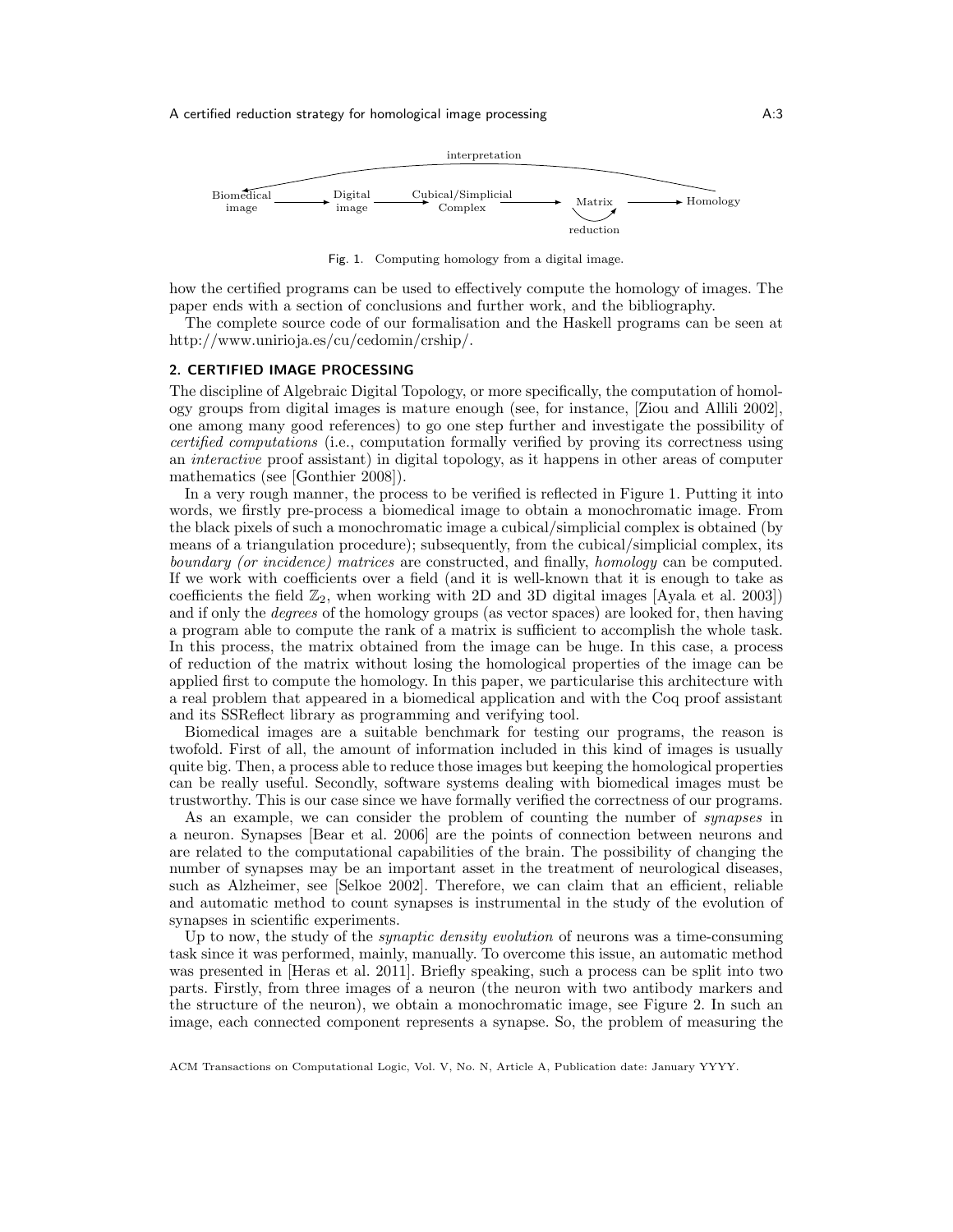

<span id="page-3-1"></span>Fig. 2. Synapses extraction from three images of a neuron. The same images with higher resolution can be seen in http://www.unirioja.es/cu/joheras/synapses/.

number of synapses is translated into a question of counting the connected components of a monochromatic image.

In the context of Algebraic Digital Topology, this issue can be tackled by means of the computation of the homology group  $H_0$  of the monochromatic image. This task can be performed in Coq through the formally verified programs presented in [\[Heras et al. 2012a\]](#page-21-6). Nevertheless, such programs are not able to handle images like the one of the right side of Figure [2](#page-3-1) due to its size (the images contain up to  $10^6$  pixels). It is worth noting that Coq is a Proof Assistant and not a Computer Algebra system; and, in general, efficiency of algorithms is pushed into the background of this kind of systems. However, there is an effort towards the efficient implementations of mathematical algorithms running inside Coq, as shown by recent works on efficient real numbers [\[Krebbers and Spitters 2011\]](#page-21-7), machine integers and arrays [\[Armand et al. 2010\]](#page-20-11) or an approach to compiled execution of internal computations [Grégoire and Leroy 2002].

In our case, we apply a reduction process of the data structures but without loosing the homological properties to overcome the efficiency problem. In particular, we are focused on the formalisation of discrete vector fields, a powerful notion that has been welcomed in the study of homological properties of digital images, see [\[Cazals et al. 2003;](#page-20-12) [Gyulassy](#page-21-9) [et al. 2008;](#page-21-9) [Jerse and Kosta 2010\]](#page-21-10). The importance of discrete vector fields, which were first introduced in [\[Forman 1998\]](#page-20-4), stems from the fact that they can be used to considerably reduce the amount of information of a discrete object but preserving homological properties. Using this approach, we can successfully compute the homology of the previous biomedical image in just 25 seconds, a remarkable time for an execution inside Coq. Besides, we have proved using this proof assistant that the homological properties of the initial digital image and the reduced one are preserved.

## <span id="page-3-0"></span>3. DISCRETE VECTOR FIELDS

In this section, we include the basic definitions which, mainly, come from the algebraic setting of Discrete Morse Theory presented in [\[Romero and Sergeraert 2010\]](#page-21-0). In addition, we present an algorithm to construct an admissible discrete vector field from a matrix. Then, a formalisation in Coq of this algorithm is provided. Finally, we introduce the fundamental notions in the Effective Homology theory [\[Rubio and Sergeraert 2002\]](#page-21-11) and state the theorem where Discrete Morse Theory and Effective Homology converge.

### 3.1. Basic mathematical definitions

We assume as known the notions of *ring, module* over a ring and *module morphism* (see, for instance, [\[Jacobson 1989\]](#page-21-12)). First of all, let us introduce one of the main notions in the context of Algebraic Topology: chain complexes.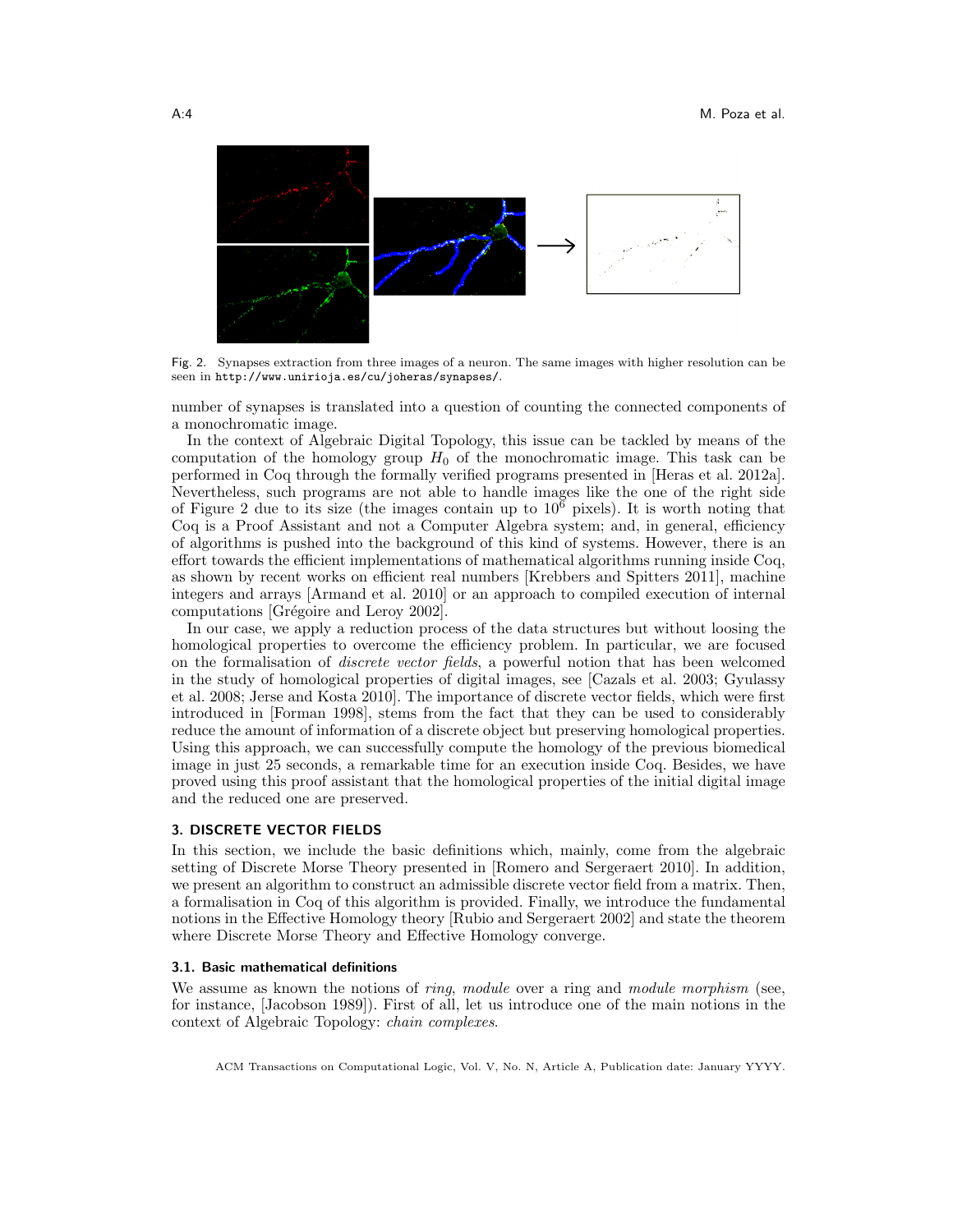DEFINITION 1. A chain complex  $C_*$  is a pair  $(C, d)$ , where  $C = \{C_n\}_{n \in \mathbb{Z}}$  is a family of R-modules and  $d = \{d_n : C_n \to C_{n-1}\}_{n \in \mathbb{Z}}$  is family of module morphisms, called the differential map, such that  $d_{n-1} \circ d_n = 0$ , for all  $n \in \mathbb{Z}$ . In many situations the ring R is either the integer ring,  $\mathcal{R} = \mathbb{Z}$ , or the field  $\mathbb{Z}_2$ . Usually, we denote the chain complex  $C_* = (C_n, d_n)_{n \in \mathbb{Z}}$ . A chain complex is free (of finite type) if its modules are free (finitely generated).

The image  $B_n = im d_{n+1} \subseteq C_n$  is the (sub)module of *n*-boundaries. The kernel  $Z_n =$ ker  $d_n \nsubseteq C_n$  is the (sub)module of *n-cycles*. Given a chain complex  $C_* = (C_n, d_n)_{n \in \mathbb{Z}}$ , the identities  $d_{n-1} \circ d_n = 0$  mean the inclusion relations  $B_n \subseteq Z_n$ : every boundary is a cycle (the converse in general is not true). Thus the next definition makes sense.

DEFINITION 2. The n-homology group of  $C_*$ , denoted by  $H_n(C_*)$ , is defined as the quotient  $H_n(C_*)=Z_n/B_n$ .

Chain complexes have a corresponding notion of morphism.

DEFINITION 3. Let  $C_* = (C_n, d_n)_{n \in \mathbb{Z}}$  and  $D_* = (D_n, \widehat{d}_n)_{n \in \mathbb{Z}}$  be two chain complexes. A chain complex morphism  $f : C_* \to D_*$  is a family of module morphisms,  $f = \{f_n : C_n \to D_*\}$  $D_n\}_{n\in\mathbb{Z}}$ , satisfying the relation  $f_{n-1}\circ d_n = d_n\circ f_n$ , for all  $n\in\mathbb{Z}$ . Usually, the sub-indexes are skipped, and we just write  $f \circ d = \hat{d} \circ f$ .

Let us state now the main notions coming from the algebraic setting of Discrete Morse Theory [\[Romero and Sergeraert 2010\]](#page-21-0).

DEFINITION 4. Let  $C_* = (C_n, d_n)_{n \in \mathbb{Z}}$  be a free chain complex with a distinguished  $\mathbb{Z}$ basis  $\beta_n \subset C_n$ , for all  $n \in \mathbb{Z}$ ; every basis component  $\sigma \in \beta_n$  is an n-cell or simply a cell. A discrete vector field V on  $C_*$  is a collection of pairs  $V = \{(\sigma_i, \tau_i)\}_{i \in I}$  (where I is a finite set) satisfying the conditions:

- Every  $\sigma_i$  is some element of  $\beta_n$ , in which case  $\tau_i \in \beta_{n+1}$ . The degree n depends on i and in general is not constant.
- Every component  $\sigma_i$  is a regular face of the corresponding  $\tau_i$  (regular face means that the coefficient of  $\sigma_i$  in  $d_{n+1}(\tau_i)$  is 1 or -1).
- Each cell of  $C_*$  appears at most one time in any of the two components of a pair in V.

It is not compulsory that all the cells of  $C_*$  appear in the vector field V.

DEFINITION 5. A cell  $\chi$  which does not appear in a discrete vector field  $V = \{(\sigma_i, \tau_i)\}_{i \in I}$ is called a critical cell. The elements  $\sigma_i$  and  $\tau_i$  in the vector field are called source and target cells, respectively.

From a discrete vector field  $V$  on a chain complex, we can introduce the notion of  $V$ -paths.

DEFINITION 6. A V-path of degree n and length m is a sequence  $((\sigma_{i_k}, \tau_{i_k}))_{0 \leq k \leq m}$  satisfying:

- Every pair  $(\sigma_{i_k}, \tau_{i_k})$  is a component of V and  $\tau_{i_k}$  is an n-cell.
- For every  $0 < k < m$ , the component  $\sigma_{i_k}$  is a face of  $\tau_{i_{k-1}}$  (the coefficient of  $\sigma_{i_k}$  in  $d_n(\tau_{i_{k-1}})$  is non-null) different from  $\sigma_{i_{k-1}}$ .

DEFINITION 7. A discrete vector field V is admissible if for every  $n \in \mathbb{Z}$ , a function  $\lambda_n : \beta_n \to \mathbb{N}$  is provided satisfying the following property: every V-path starting from  $\sigma \in \beta_n$ has a length bounded by  $\lambda_n(\sigma)$ .

In this way, infinite paths are avoided in an admissible discrete vector field. This condition will play a key role in the proof of one of the most important results of our formalisation: the Vector Field Reduction Theorem, see Theorem [13.](#page-9-0)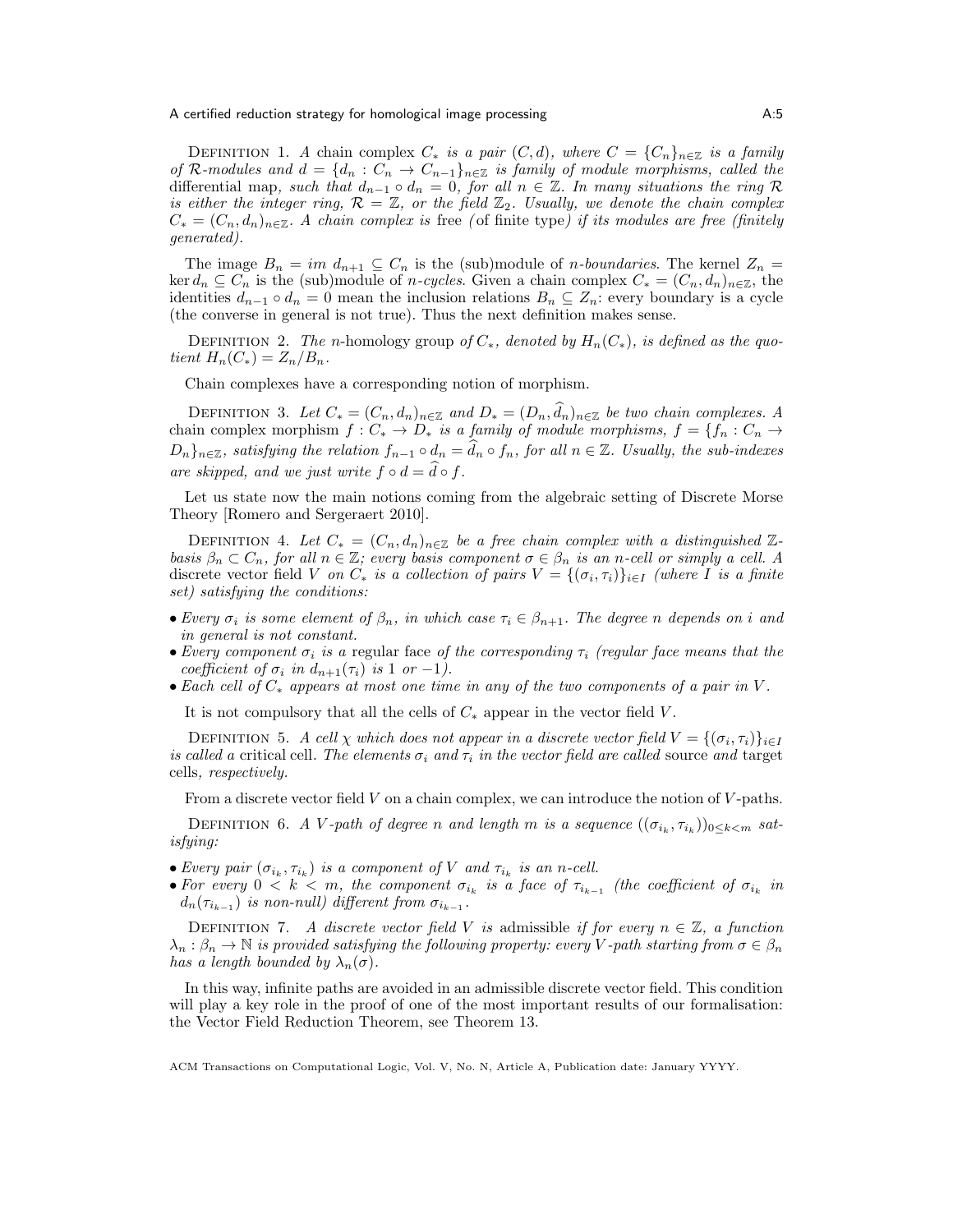

<span id="page-5-0"></span>Fig. 3. A chain complex, an admissible discrete vector field on it, and the reduction.

An admissible discrete vector field provides a decomposition of the generators of the chain complex into "useless" elements (in the sense, that they can be removed without changing its homology) and critical elements (those whose removal could modify the homology).

EXAMPLE 8. Let us consider the free chain complex  $C_*$  represented in the left side of Figure [3.](#page-5-0) The 0-cells of  $C_*$  are the vertices  $v_0, v_1, v_2$  and  $v_3$ ; and the 1-cells are the edges  $e_0, e_1, e_2$  and  $e_3$ , there is not any other cell in the chain complex. The differential map of  $C_*$  for the 0-cells is the null map and the differential map for the 1-cells is defined as  $d_1(e_i) = 1 \times e_{i+1} - 1 \times e_i$  with  $i \in \{0, 1, 2, 3\}$ . The admissible discrete vector field  $V = \{(v_0, e_0), (v_1, e_1), (v_2, e_2)\}\;$  of  $C_*$  is represented in the centre of Figure [3.](#page-5-0) In this case, the critical cells are  $v_3$  and  $e_3$ .

If we consider the case of finite type chain complexes, where there is a finite number of generators in each degree (as in the previous example), the differential maps can be represented as matrices.

DEFINITION 9. Let  $C_* = (C_n, d_n)_{n \in \mathbb{Z}}$  be a finite type chain complex with a distinguished Z-basis  $\beta_n \subset C_n$ , for all  $n \in \mathbb{Z}$ . Assuming an ordering on the generators of the same dimension and  $\forall n \in \mathbb{Z}$ , we define the differential matrix associated with  $d_n$  as an  $m1 \times m2$ matrix  $M_n$  (where m1 and m2 are respectively the number of elements of  $\beta_{n-1}$  and  $\beta_n$ ) such that the element of position  $(i, j)$  of  $M_n$  is the value of the i-th element of  $\beta_{n-1}$  when applying  $d_n$  to the j-th element of  $\beta_n$ .

When working with matrices, the concept of admissible discrete vector field can be reworded in the following way (these are the definitions used in our actual formalisation).

<span id="page-5-1"></span>DEFINITION 10. Let M be a matrix with coefficients in  $\mathbb{Z}$ , and with m rows and n columns. A discrete vector field V for M is a set of pairs of natural numbers  $\{(a_i, b_i)\}_{i \in I}$ satisfying, for all  $i \in I$ , the following conditions:

•  $1 \le a_i \le m$  and  $1 \le b_i \le n$ .

$$
\bullet M[a_i,b_i] = \pm 1.
$$

• The indexes  $a_i$  (resp.  $b_i$ ) are pairwise different.

Given two source cells a and a' of V such that  $a \neq a'$ , we say that  $a > a'$  if a vector  $(a, b)$  is present in V and  $M[a', b]$  is non-null (i.e. if there is an elementary V-path from a to  $a'$ ). A discrete vector field V for M is admissible if this binary relation on source cells transitively generates a partial order (i.e. if there is no loop  $a_1 > a_2 > \ldots > a_k = a_1$ ).

### 3.2. Romero-Sergeraert's algorithm

All the algorithms devoted to construct admissible discrete vector fields share the same goal: the construction of an admissible discrete vector field as big as possible (see for instance [\[Kozlov 2007\]](#page-21-13) or [\[Lewiner et al. 2004\]](#page-21-14)). Some of them return a vector field quickly, but others spend more time to compute it. Let us emphasize that the latter ones are notable because the search has been more thorough, so the number of vectors will be higher. We are interested in an algorithm which not only gives us a big vector field but also does not spend too much time to compute it. The Romero-Sergeraert algorithm (from now on RS algorithm) does not always build the biggest vector field possible, but the number of vectors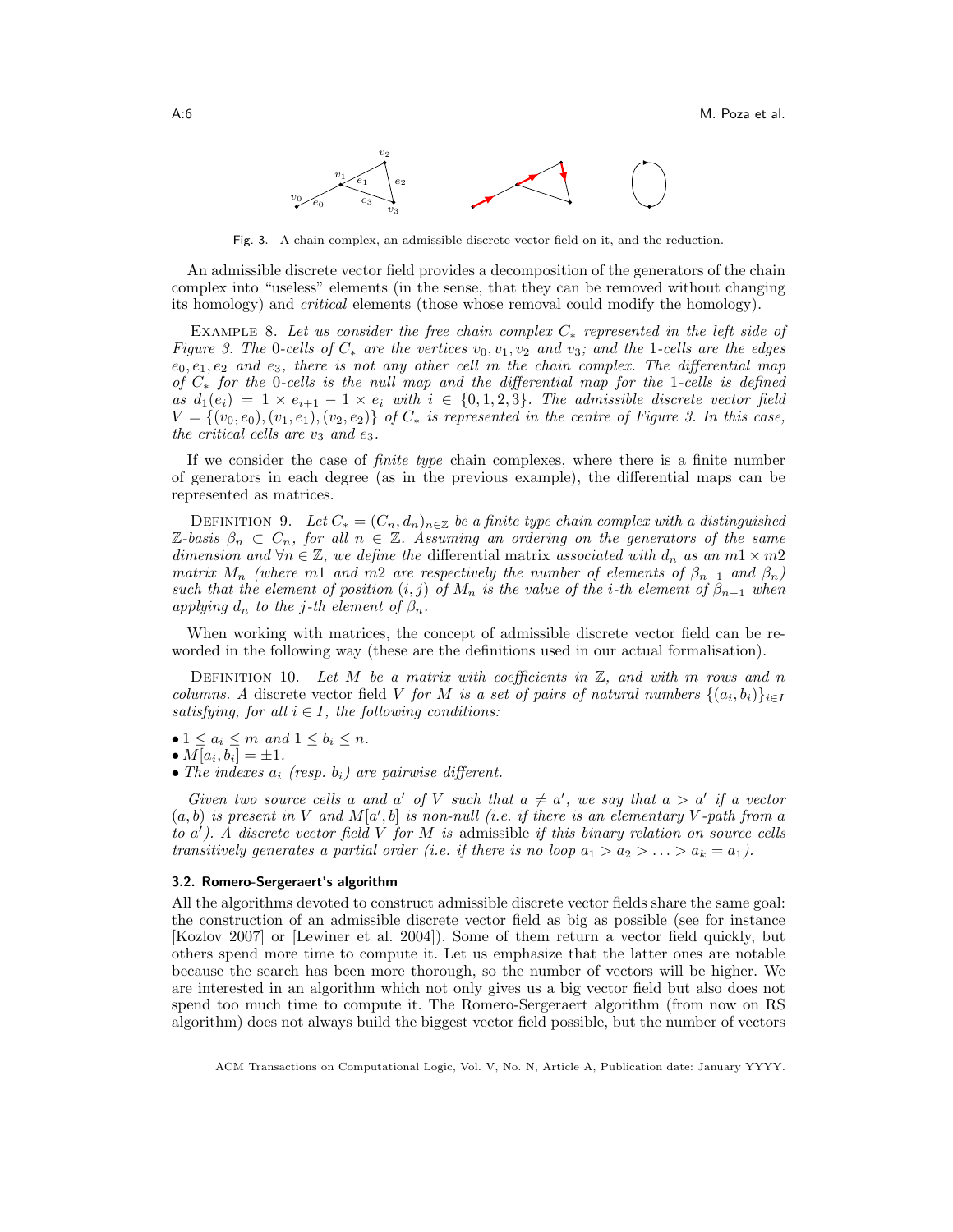is quite close to the biggest one. Furthermore, in many cases, it returns the best possible vector field. Moreover, it is fast enough to obtain the vector field in our application domain. Due to these reasons, the RS algorithm has been chosen to make our computations.

Briefly, the RS algorithm builds an admissible discrete vector field by running through the rows of a matrix. It looks for the first element in the row which verifies the admissibility property with respect to the elements previously included in the discrete vector filed. We define the RS algorithm as follows.

ALGORITHM 11 (THE RS ALGORITHM).

Input: a matrix  $M$  with coefficients in  $\mathbb{Z}$ .

Output: an admissible discrete vector field  $V$  for  $M$  and a list of relations r between row indexes.

Description:

- $(1)$  Initialise the vector field V to the void vector field and the relations r to empty.
- $(2)$  For every row i of M:
	- 2.1. For every column j, which is different from the second components of  $V$ , such that  $M[i, j] = 1 \text{ or } M[i, j] = -1$ :

Look for the rows  $k \neq i$  such as  $M[k, j] \neq 0$  and obtain the relations  $i > k$ . Then, build the transitive closure of r and these relations.

If there is no loop in that transitive closure:

then: Add  $(i, j)$  to V, let r be that transitive closure, and repeat from Step 2 with the next row.

else: Repeat from Step 2.1. with the next column.

In general, this algorithm can be applied over matrices with coefficients in a ring. In that case, the condition  $M[i, j] = 1 \vee M[i, j] = -1$  will be replaced by  $M[i, j]$  is a unit of the ring. Specifically, if we work with a field  $F$ , instead of a ring, every non-null element is a unit. In our particular case, as the homology groups of 2D images are torsion-free, we will work with the field  $\mathbb{Z}_2$ . Therefore, the selected vectors are entries whose value is 1. From now on, we will work with  $\mathbb{Z}_2$ .

Let us mention that it is relevant sorting the admissible discrete vector field because we will sort the matrix prior to reducing it. For every vector  $(a, b)$ , the value of the function  $\lambda(a)$ , which gives us the longest path from a, is computed. In our case, as we build the transitive closure, it is the maximum length of the relations which start with a. Then, we sort the vector field by the values of  $\lambda$  in decreasing order. If we have two equal values of  $\lambda$ , the chosen order is not relevant. Then, the rows and columns of the matrix are sorted using the ordered vector field. This reordered matrix will have a lower triangular matrix with 1's in the diagonal as upper-left submatrix of dimension the number of vectors in the vector field.

## <span id="page-6-0"></span>3.3. Formalisation of the RS algorithm in SSReflect

The development of a formally certified implementation of the RS algorithm was presented in [\[Heras et al. 2012b\]](#page-21-15). It followed the methodology presented in [Mörtberg 2010]. Firstly, the programs were implemented in Haskell [\[Hutton 2007\]](#page-21-2), a lazy functional programming language. Subsequently, our implementation was intensively tested using QuickCheck [\[Claessen](#page-20-8) [and Hughes 2000\]](#page-20-8), a tool which automatically tests properties about programs implemented in Haskell. Finally, the correctness of our programs was verified using the Coq [\[Bertot and](#page-20-0) Castéran 2004] proof assistant and its SSReflect library [\[Gonthier and Mahboubi 2010\]](#page-20-6). In this section, we briefly show the last step of this process.

First of all, we define the data types related to our programs. A matrix is represented by means of a list of lists of the same length over  $\mathbb{Z}_2$  (encoded using the unit ring type associated with the booleans), a vector field is a sequence of natural pairs, and finally, the

ACM Transactions on Computational Logic, Vol. V, No. N, Article A, Publication date: January YYYY.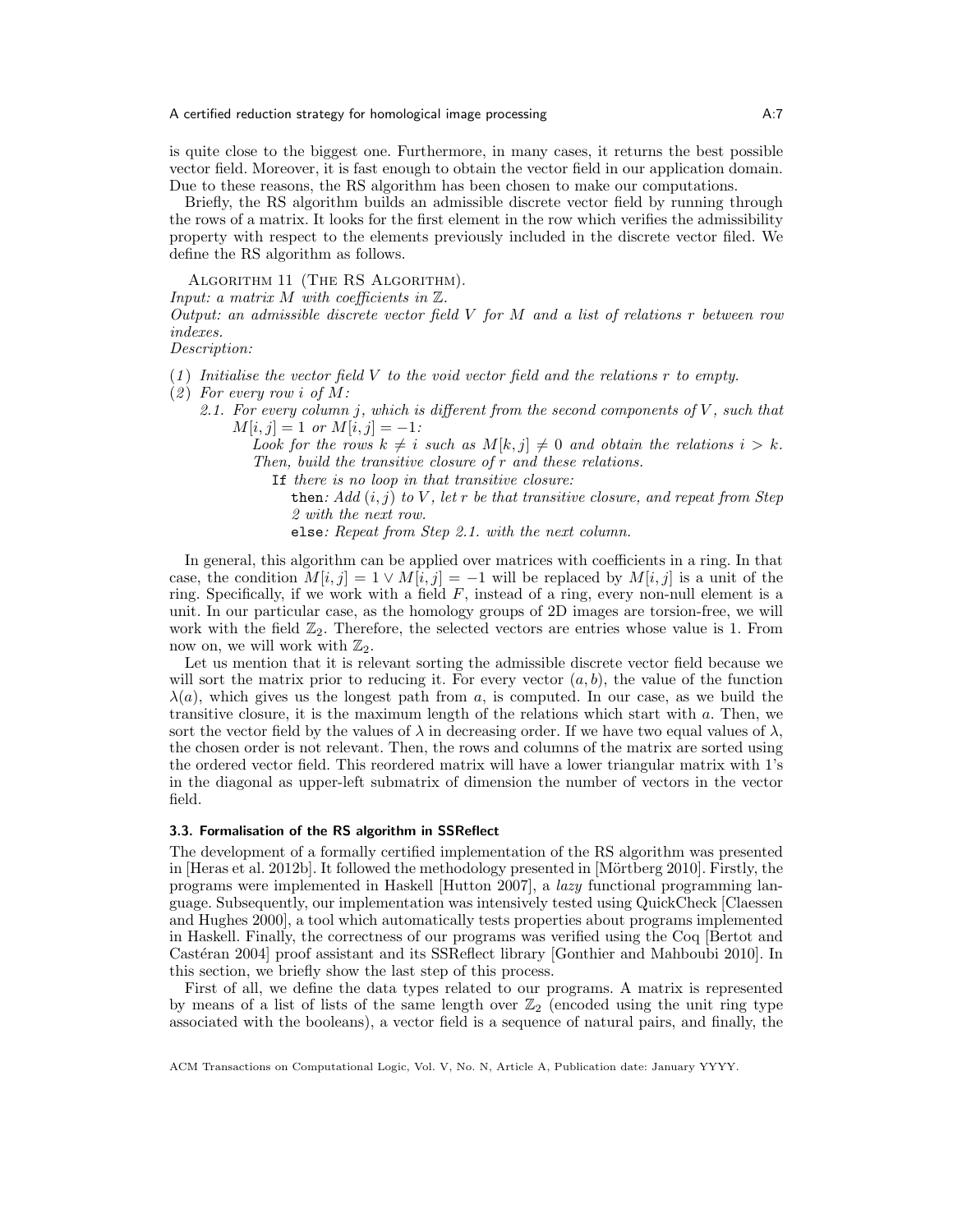relations are a list of lists of natural numbers. The notation a:T means that the variable a has type T, and the function rowseqmx  $M$  i returns the *i*-th row of the matrix  $M$ .

```
Definition Z2:= bool_cunitRingType.
Definition matZ2 := seqmatrix bool_cunitRingType.
Definition is_matrix m n (M:matZ2) := M = [\because] \setminus[\sqrt{m} = \text{size} \ M \ \& \ \text{for all} \ i, \ i < m \rightarrow \text{size} \ (\text{rowseqm} \ X \ i) = n].Definition vectorfield:= seq (prod nat nat).
Definition orders:= seq(seq nat).
```
Then, we have defined a function called Vecfieldadm (this function is a boolean-valued theorem) that checks if an element vf: vectorfield satisfies the properties of an admissible discrete vector field with respect to a matrix M: matZ2 and a list of relations r: orders.

```
Definition Vecfieldadm (M: matZ2)(vf: vectorfield)(r:orders) :=
  (longmn (size M) (getfirstElemseq vf)) /\
  (longmn (size (nth [::] M 0)) (getsndElemseq vf)) /\sqrt{ }(uniq (getfirstElemseq vf)) /\
  (uniq (getsndElemseq vf)) /\
  (forall i j:nat, (i, j) \in vf -> compij i j M = true) \wedge(forall i j m:nat, (i,j)) in vf \rightarrow i!=m \rightarrow compij m j M != false \rightarrow (i::
      m:nil)\in r /
  (forall a b s p, (a::s) \in r -> (last 0''N s = b)
      -> (b::p) \in r -> ((a::s) ++ p) \in r) /\
  (norep r) /\
  (ordered glMax vf r).
```
Let us note that the first five conditions come from the three properties of a discrete vector field (see Definition [10\)](#page-5-1). The next three conditions are linked with the relations. The first one gives us the link between the vector field and the relations. The second one verifies that we are constructing the transitive closure. And the last one states the admissibility property. It makes sure that every sequence of  $r$  has not repeated elements. Finally, it is checked that vf is ordered taking into account the glMax function, which returns the longest path associated with a cell, and the relations r.

The RS algorithm has been implemented using two functions: genDvf, which constructs an admissible discrete vector field, and genOrders, which generates the relations. As we have explained in the last paragraph of the previous subsection, the discrete vector field generated by the RS algorithms must be reordered, this is achieved thanks to the function dvford. The correctness of this program has been proved in the theorem dvfordisVecfieldadm – this theorem establishes that given a matrix M, the output produced by dvford satisfies the properties specified in Vecfieldadm.

```
Variable M: matZ2.
Variable m n: nat.
Hypotheses ismatrix: is_matrix m n M.
Theorem dvfordisVecfieldadm: Vecfieldadm M (dvford M)(genOrders M).
```
The proof of the above theorem has been split into a series of lemmas which correspond to each one of the properties that should be fulfilled to have an admissible discrete vector field. For instance, the lemma associated with the first property of the definition of a discrete vector field is the following one.

Lemma propSizef(M:matZ2): (longmn (size M) (getfirstElemseq (genDvf M))).

Both the functions which implement the RS algorithm and the ones needed to specify the properties of admissible discrete vector fields are defined using a functional style; that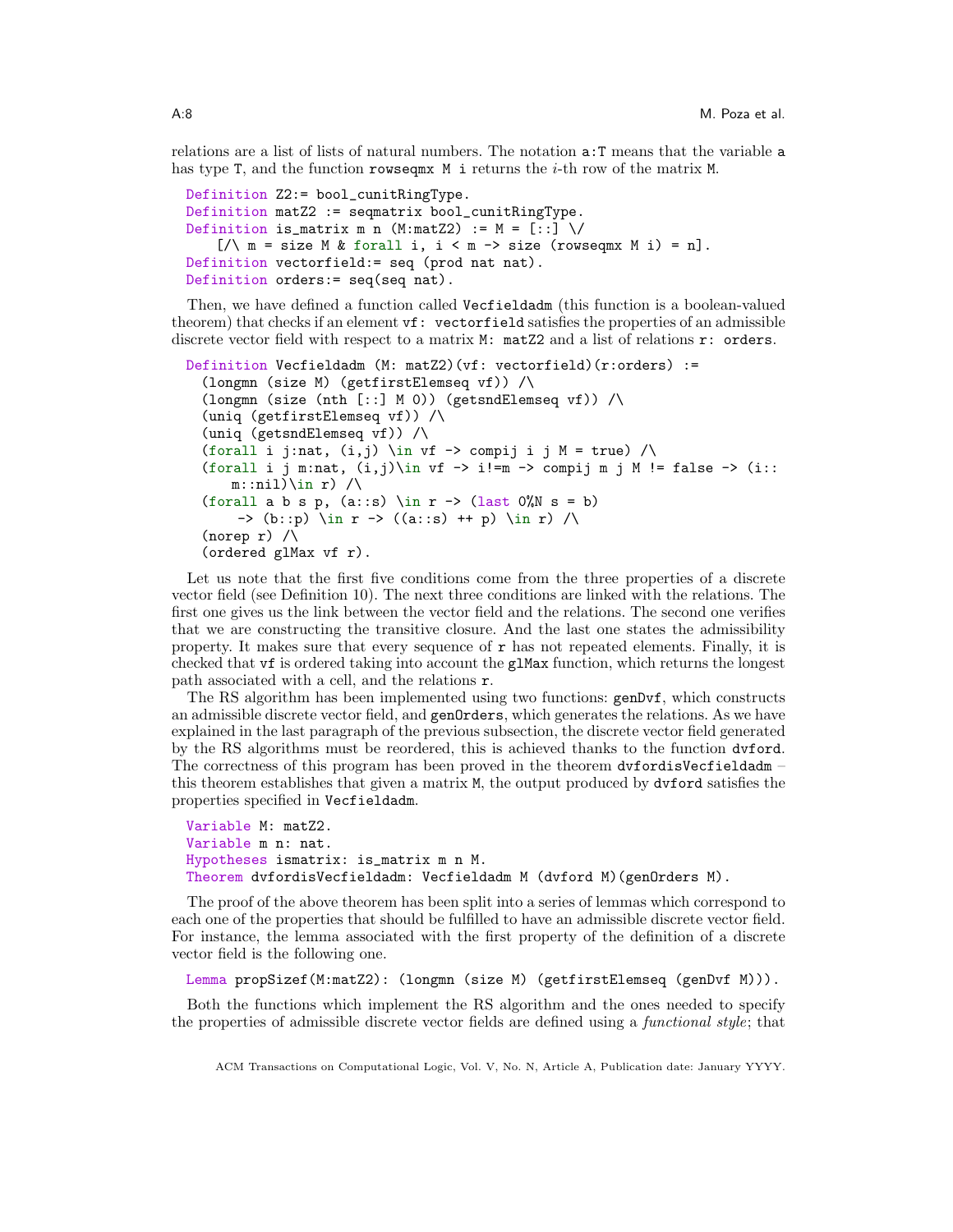is, our programs are defined using pattern-matching and recursion. Therefore, in order to reason about our recursive functions, we need elimination principles which are fitted for them. To this aim, we use the tool presented in [\[Barthe and Courtieu 2002\]](#page-20-13) to reason about complex recursive definitions in Coq.

For instance, in our development of the implementation of the RS algorithm, we have defined a function, called subm, which takes as arguments a natural number n and a matrix M and removes the first n rows of M. The inductive scheme associated with subm is set as follows.

```
Functional Scheme subm_ind := Induction for subm Sort Prop.
```
The statement of the principle generated by this inductive scheme is the following one:

```
forall P : nat \rightarrow matZ2 \rightarrow matZ2 \rightarrow Prop,
(forall (n : nat) (m : matZ2), m = [\because] \rightarrow P n [\because] [\because]) ->
 (forall (n : nat) (m : matZ2) (a : seqZ2) (b : matZ2),
   m = a :: b \rightarrow n = 0 \rightarrow P 0 (a :: b) [::]) \rightarrow(forall (n : nat) (m : matZ2) (a : seqZ2) (b : matZ2), m = a :: b ->
     forall p : nat, n = p.+1 -> P p b (subm p b) ->
      P p.+1 (a :: b) (a :: subm p b)) \rightarrow forall (n : nat) (m : matZ2),
       P n m (subm n m)
```
Then, when we need to reason about subm, we can apply this scheme with the corresponding parameters using the instruction functional induction. However, as we have previously said both our programs to define the RS algorithm and the ones which specify the properties to prove are recursive. Then, in several cases, it is necessary to merge several inductive schemes to induct simultaneously on several variables. For instance, let M be a matrix and M' be a submatrix of M where we have removed the  $(k - 1)$  first rows of M; then, we want to prove that  $\forall j$ ,  $M(i, j) = M'(i - k + 1, j)$ . This can be stated in Coq as follows.

```
Lemma Mij_subM (i k: nat) (M: matZ2):
 k \le i \Rightarrow k != 0 -> let M' := (subm k M) in
 M i j == M' (i - k + 1) j.
```
To prove this lemma it is necessary to induct simultaneously on the parameters i, k, and M, but the inductive scheme generated from subm only applies induction on k and M. Therefore, we have to define a new recursive function, called Mij\_subM\_rec, to provide a proper inductive scheme.

```
Fixpoint Mij_subM_rec (i k: nat) (M: matZ2) :=
match k with
|0 \implies M|S p => match M with
      |ni1 \Rightarrow ni1|hM::tM \Rightarrow if (k == 1)then a::b
                  else (Mij_subM_rec p (i- 1) tM)
      end
end.
```
Then, the function  $Mij$ **\_subM\_rec** is used as an inductive scheme for the proof of Lemma Mij\_subM. This style of proving functional programs in Coq is the one followed in the development of the proof of Theorem dvfordisVecfieldadm.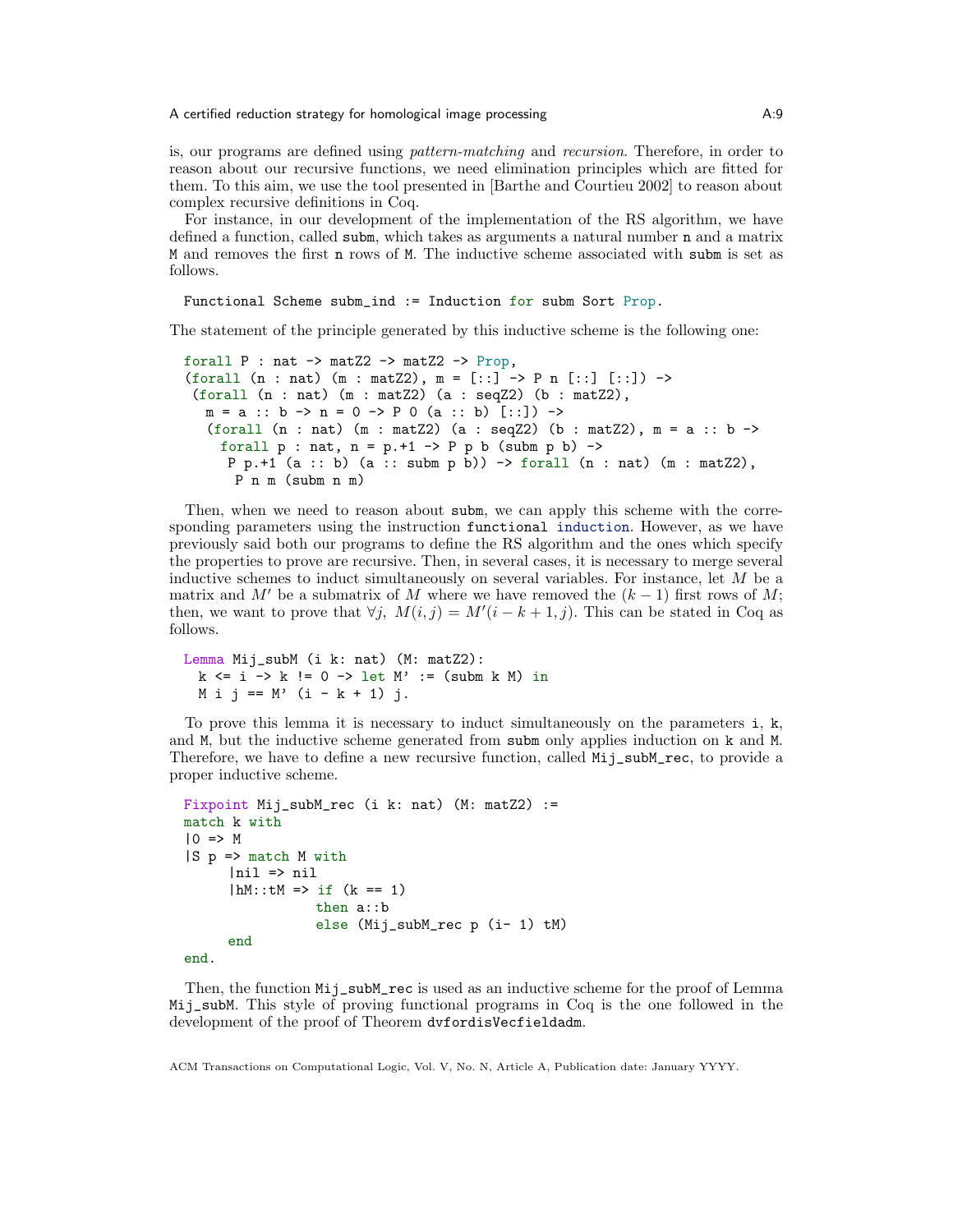### 3.4. Vector Field Reduction theorem

In this section, we state the theorem where Discrete Morse Theory and Effective Homology converge. First, we introduce reductions [\[Rubio and Sergeraert 1997\]](#page-21-17), one of the fundamental notions in the Effective Homology theory.

<span id="page-9-1"></span>DEFINITION 12. A reduction  $\rho$  between two chain complexes  $C_* = (C_n, d_n)_{n \in \mathbb{Z}}$  and  $D_* = (D_n, \hat{d}_n)_{n \in \mathbb{Z}}$ , denoted by  $\rho : C_* \Rightarrow D_*,$  is a triple  $\rho = (f, g, h)$  where  $f : C_* \to D_*$ and  $g: D_* \to C_*$  are chain complex morphisms,  $h = \{h_n: C_n \to C_{n+1}\}_{n \in \mathbb{Z}}$  is a family of module morphism, and the following properties are satisfied:

1)  $f \circ g = id;$ 

2) 
$$
g \circ f + d \circ h + h \circ d = id;
$$

3)  $f \circ h = 0;$   $h \circ g = 0;$   $h \circ h = 0.$ 

The importance of reductions lies in the fact that given a reduction  $\rho : C_* \Rightarrow D_*$ , then  $H_n(C_*)$  is isomorphic to  $H_n(D_*)$  for every  $n \in \mathbb{Z}$ . Very frequently,  $D_*$  is a much smaller chain complex than  $C_*$ , so we can compute the homology groups of  $C_*$  much faster by means of those of  $D_*$ .

<span id="page-9-0"></span>THEOREM 13 (VECTOR FIELD REDUCTION THEOREM). Let  $C_* = (C_n, d_n)_{n \in \mathbb{Z}}$  be a free chain complex and V be an admissible discrete vector field on C∗. Then, the vector field V defines a canonical reduction  $\rho: (C_n, d_n)_{n \in \mathbb{Z}} \Rightarrow (C_n^c, d_n^c)_{n \in \mathbb{Z}}$  where  $C_n^c = \mathbb{Z}[\beta_n^c]$  is the free  $\mathbb Z$ -module generated by  $\beta_n^c$ , the critical n-cells of  $C_*$ .

Therefore, the bigger the admissible discrete vector field  $V$  the smaller the chain complex  $C_{*}^{c}$ .

A quite direct proof of the Vector Field Reduction Theorem based on the Basic Perturbation Lemma appeared in [\[Romero and Sergeraert 2010\]](#page-21-0).

THEOREM 14 (BASIC PERTURBATION LEMMA, BPL). Let  $\rho = (f, g, h)$  :  $(C, d) \Rightarrow (C, d)$  be a reduction, and  $\delta$  be a perturbation of d, that is,  $\delta$  is a mor-<br>phism such that  $d + \delta$  is a differential map for C. Furthermore, the function  $\delta \circ h$  is assumed locally nilpotent, in other words, for every  $x \in C$  there exists  $m \in \mathbb{N}$  (in general, m can depend on x) such that  $(\delta \circ h)^m(x) = 0$ . Then, a perturbation  $\delta$  can be defined for the differential  $\hat{d}$  and a new reduction  $\rho'$ :  $(C, d + \delta) \Rightarrow (\hat{C}, \hat{d} + \hat{\delta})$  can be constructed.

The proof of the Vector Field Reduction theorem based on the BPL is quite simple. Let us explain this proof in a nutshell. First of all, we consider a particular chain complex  $(C, \rho)$ with the same underlying graded module than  $(C, d)$ , but with a simplified differential map. Namely, each component  $\varrho_n : C_n \to C_{n-1}$  is defined in the following way. It is clear that the vector field V defines a canonical decomposition of  $C_n$  depending on the generators are source, target, or critical cells. Then,  $\varrho_n$  apply to 0 the source and critical cells. If  $\tau$  is a target cell, there is a unique vector  $(\sigma, \tau) \in V$ . Then,  $\varrho_n(\tau) = \varepsilon(\sigma, \tau)\sigma$ , where  $\varepsilon(\sigma, \tau)$  is the coefficient 1 or −1 of  $\sigma$  in  $d_n(\tau)$ . A homotopy operator h is defined in the same way as  $\varrho$ but in the reverse direction (i.e.  $h_n(\sigma) = \varepsilon(\sigma, \tau)\tau$ ).

Then, we can define an initial reduction,  $\rho = (f, g, h) : (C, \varrho) \Rightarrow (C^c, 0)$ , of the previous chain complex to the chain complex which modules are generated by the critical cells and which differential map is null. Now, let us define the morphism  $P = (d - \rho)$  which is clearly a perturbation of  $\rho$ . If the nilpotency condition is satisfied, then the BPL produces the required reduction. The composition  $(d-q) \circ h$  is not null only for source cells. For a source cell  $\sigma$ , the images  $((d - \varrho) \circ \bar{h})^m(\sigma)$  correspond to walking V-paths starting at this cell. As the vector field is admissible, the length of these paths is bounded, the image goes eventually to zero, and the nilpotency condition is obtained.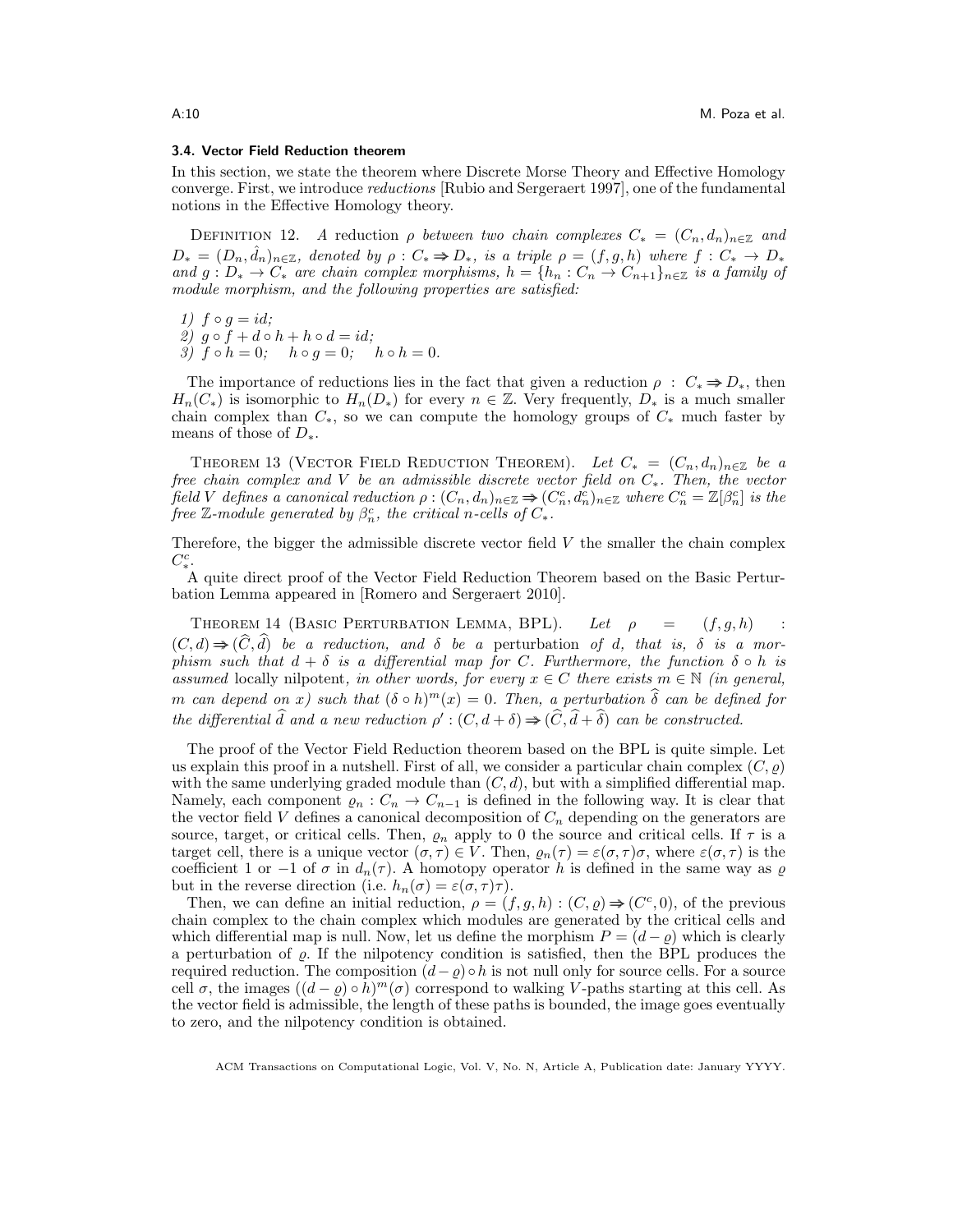Again, in the case of finite type chain complexes which differentials are represented as matrices, given an admissible discrete vector field for those matrices, we can construct new matrices taking into account the critical components. These smaller matrices define chain complexes which preserve the homological properties. This is the equivalent version of Theorem [13](#page-9-0) for finite type chain complexes. A detailed description of the process can be seen in [\[Romero and Sergeraert 2010\]](#page-21-0).

## <span id="page-10-0"></span>4. BASIC PERTURBATION LEMMA

In this section, we introduce a formalisation in SSReflect of the BPL, a central lemma in Algorithmic Homological Algebra – in particular, it has been intensively used in the Kenzo Computer Algebra system [\[Dousson et al. 1998\]](#page-20-14). In the literature, there are several ways of proving this lemma (see, for instance [\[Barnes and Lambe 1991;](#page-20-15) [Rubio and Sergeraert](#page-21-17) [1997\]](#page-21-17)). There are also works related to the formalisation of the BPL. For instance, the nongraded case of this lemma is proved in Isabelle/HOL [\[Aransay et al. 2008\]](#page-20-5). Furthermore, a particular case of the BPL is also proved in Coq using bicomplexes [Domínguez and Rubio] [2011\]](#page-20-16). Now, we show a formalisation of the general case in SSReflect but with finite type structures. Let us recall that SSReflect only works with finite types; so, it can seem that this technology can restrict our development. Nevertheless, this approach is enough because we are interested in applying the BPL to the computation of the homology associated with a digital image – a case where we have a finite type chain complex. Indeed, in this context, this lemma is applied to a reduction where most of the differentials are null.

### <span id="page-10-1"></span>4.1. Mathematical proof of the BPL

The proof of the BPL (explained in [\[Romero and Sergeraert 2012\]](#page-21-1)) is based on two results. The former, named Decomposition Theorem, builds a decomposition of a chain complex from a reduction of it. The latter is a Generalisation of the Hexagonal Lemma.

<span id="page-10-2"></span>THEOREM 15 (DECOMPOSITION THEOREM). Let  $\rho = (f, g, h) : (C, d) \Rightarrow (\widehat{C}, \widehat{d})$  be a reduction. This reduction can be used to obtain a decomposition  $C_n = A_n \oplus B_n \oplus C'_n$  where:  $C'_n = im\ g_n$ ,  $A_n \oplus B_n = \ker f_n$ ,  $A_n = \ker f_n \cap \ker h_n$ ,  $B_n = \ker f_n \cap \ker d_n$ , the module morphisms  $f_n$  and  $g_n$  induce isomorphisms between  $C'_n$  and  $\widehat{C}_n$ , and the arrows  $d_n$  and  $h_{n-1}$  induce module isomorphisms between  $A_n$  and  $B_{n-1}$ .

These properties are illustrated in the diagram represented in Figure [4.](#page-11-0) It is a simple exercise of elementary linear algebra to prove the equivalence between the diagram of Figure [4](#page-11-0) and the initial reduction.

The Hexagonal Lemma [\[Romero and Sergeraert 2010\]](#page-21-0) allows us to reduce only a module of a chain complex in a particular degree. It is possible to generalize this lemma applying the reduction to every degree simultaneously [\[Romero and Sergeraert 2010\]](#page-21-0).

<span id="page-10-3"></span>THEOREM 16 (GENERALISATION OF THE HEXAGONAL LEMMA). Let  $C_*$  $(C_n, d_n)_{n\in\mathbb{Z}}$  be a chain complex. We assume that every module is decomposed  $C_n = A_n \oplus B_n \oplus C'_n$ . The differential map  $d_n$  are then decomposed in  $3 \times 3$  block matrices  $[d_{n,i,j}]_{1\leq i,j\leq 3}$ . If every component  $d_{n,2,1}: A_n \to B_{n-1}$  is an isomorphism, then the chain complex can be canonically reduced to a chain complex  $(C'_n, d'_n)$ . The components of the desired reduction are:

$$
d'_{n} = d_{n,3,3} - d_{n,3,1}d_{n,2,1}^{-1}d_{n,2,3} \t f_{n} = \begin{bmatrix} 0 & -d_{n,3,1}d_{n,2,1}^{-1} & 1 \end{bmatrix}
$$

$$
g_{n} = \begin{bmatrix} -d_{n,2,1}^{-1}d_{n,2,3} \\ 0 \\ 1 \end{bmatrix} \t h_{n-1} = \begin{bmatrix} 0 & d_{n,2,1}^{-1} & 0 \\ 0 & 0 & 0 \\ 0 & 0 & 0 \end{bmatrix}
$$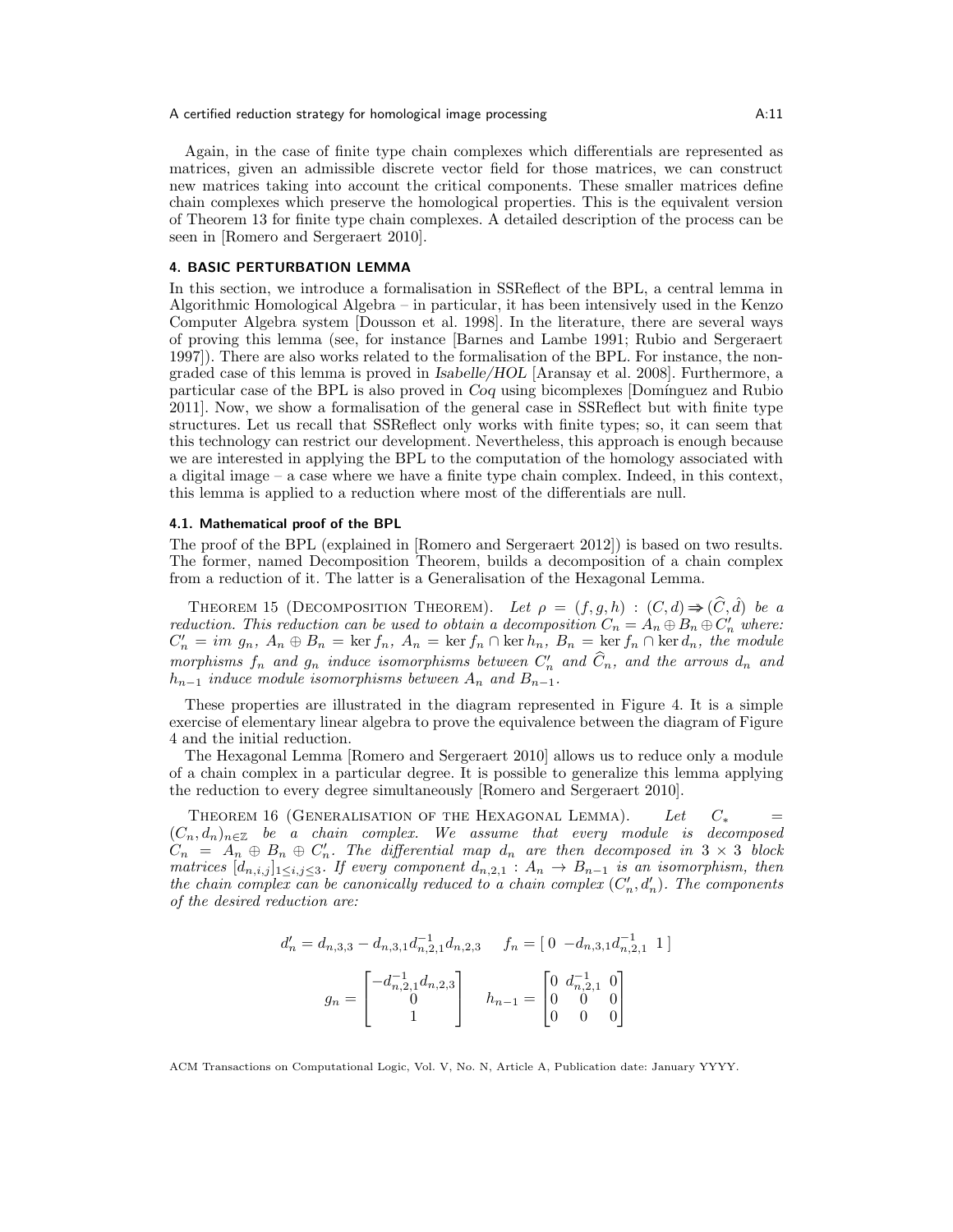

<span id="page-11-0"></span>Fig. 4. Decomposition Theorem diagram.

Again, it is not difficult to check that the displayed formulas satisfy the relations of a reduction stated in Definition [12.](#page-9-1)

With these two auxiliary lemmas, it is possible to obtain a proof of the BPL. The process is the following one. Given a reduction  $\rho = (f, g, h) : (C, d) \Rightarrow (\tilde{C}, d)$  and a perturbation  $\delta$  of the differential d such that  $\delta \circ h$  is locally nilpotent, it is necessary to build a new reduction  $\rho' = (f', g', h') : (C, d + \delta) \Rightarrow (\widehat{C}, \widehat{d} + \widehat{\delta}).$ 

The reduction  $\rho: C_* \Rightarrow \widehat{C}_*$  allows us to apply the Decomposition Theorem and to obtain the diagram of Figure [4](#page-11-0) where  $C = A \oplus B \oplus C'$ . Then, the differential  $(d+\delta)$  can be depicted in nine blocks following that decomposition. If the component  $(d+\delta)_{21} : A \to B$  is invertible then the Generalisation of Hexagonal Lemma can be applied and the BPL is proved.

We have that  $(d + \delta)_{21} = d_{21} + \delta_{21} = d_{21} + \delta_{21} \circ h_{12} \circ d_{21} = (id + \delta_{21} \circ h_{12}) \circ d_{21}$ . Then, as  $d_{21}$  is invertible (in fact,  $h_{12}$  is its inverse), we focus on proving that the other member of the product, namely  $(id + \delta_{21} \circ h_{12})$ , is invertible.

As  $\delta \circ h$  is locally nilpotent, i.e. for every  $x \in C$ , there exists  $m \in \mathbb{N}$  satisfying  $(\delta \circ h)^m(x) =$ 0, we obtain that in particular  $(\delta_{21} \circ h_{12})^m(x) = 0$  since the unique non-null component of h is  $h_{12}$ . Then, the inverse of  $(id + \delta_{21} \circ h_{12})$  is  $\sum_{i=1}^{\infty} (-1)^i (\delta_{21} \circ h_{12})^i$ .

### 4.2. Formalisation of the BPL

The formalisation of the proof of the BPL in SSReflect requires to restrict the data structures to finite type chain complex. These structures are presented in Subsection [4.2.2.](#page-12-0) Then, the Decomposition Lemma and the Generalized Hexagonal Lemma are formalised in Subsection [4.2.3](#page-13-0) and [4.2.4.](#page-14-0) These two results are the key ingredients used in the formalisation of the BPL – included in Subsection [4.2.5.](#page-14-1) Before that, we start providing a brief explanation about the formalisation of the kernel of a map in SSReflect. The representation chosen for this well-known notion in mathematics has important consequences in the rest of structures used in the formalisation of the proof.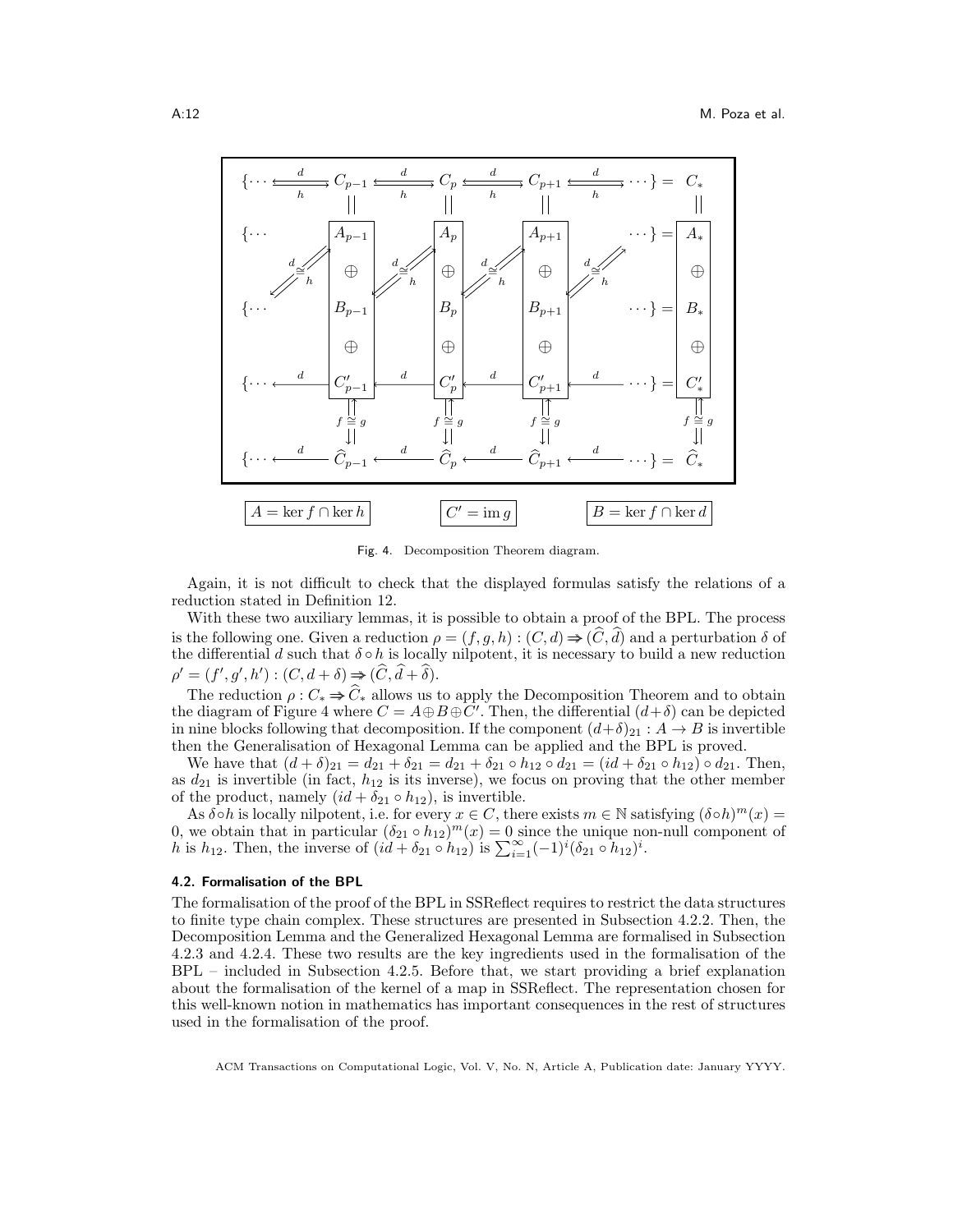4.2.1. The kernel of a map. The kernel of a finite map is defined by the kernel of the matrix which represents this map. This is defined in SSReflect in the following way.

Definition kermx m n  $(A: 'M_{m,m})$ : 'M\_m := copid\_mx (\rank A) \*m invmx (col\_ebase A).

The kernel of a matrix A is defined as the inverse of col\_ebase (the extended column basis of A), with the top  $\rank A$  rows zeroed out – this is achieved thanks to the multiplication of such inverse by a square diagonal matrix with 1's on all but the first \rank A coefficients on its main diagonal (copid\_mx  $(\mathrm{rank} \, A)$ ). In other words, the kernel of a matrix A is a square matrix whose row space consists of some u such that  $u *m A = 0$ . This property is expressed in the following lemma.

Lemma mulmx\_ker m n  $(A : 'M_{(m, n)})$  : kermx  $A *m A = 0$ .

Two comments are required about this definition. Firstly, the kernel consists of the elements that are made null when they are applied to the left. In our mathematical proofs of Section [4.1](#page-10-1) the kernel consists of the elements that are made null when applied to the right. Secondly, in our Coq development, we have chosen to delete the top \rank A null rows of the kernel kermx A. If we worked with the original definition of kermx A, we would obtain partial identities instead of identities, for instance, in the proofs of the equalities in Theorem [15.](#page-10-2)

```
Definition ker_min (m n : nat) (M : 'M_-(m,n)) :=
  (\text{cast} (\text{Logic}.eq\_refl (m-\rank M)),(\text{rank} M) + (m-(\text{rank} M))) = m)(row_mx (Qconst_mx (m-\rank M) (\rank M) 0) 1% :M)) *m (kermx M).
```
The previous definition consists of the product of a row matrix with the kernel. The row matrix is composed by a block of zeros with  $m-\rank M$  rows and  $\rank M$  columns and an identity matrix of dimension \rank M. Let us note that the cast (a coercion which allows us to change an entity of one data type into another) in the definition is necessary so that the product can be properly defined. In particular, the type  $\rank M + m-\rank M$  does not reduce to m, but is just provably equal. Anyway, both definitions, kermx M and ker\_min M, generate the same space as we can see in the following lemma.

```
Lemma ker_min_kermx (m n : nat) (M : 'M_-(m,n)) :
  \text{Kermx } M :=: \text{Ker\_min } M) %MS.
```
<span id="page-12-0"></span>4.2.2. Main mathematical structures. Let us define a finite type chain complex with elements in a field.

```
Variable K: fieldType.
Record FGChain_Complex :=
 {m: Z \rightarrow nat;}diff: forall i: Z, 'M[K]_{m} (m (i + 1), m i);boundary: forall i: Z, (diff (i + 1)) *m (diff i) = 0.
```
Some comments about this definition are necessary. The chain complex definition contains a function denoted by m which obtains the number of generators for each degree. Then, we can define the differentials using the matrix representation of these maps forall i: Z ,  $^{\prime}$ M[K] (m (i + 1), m i). Two important design decisions have been included in this definition. Due to the definition of the kernel of a matrix in SSReflect we will work with transposed matrices. This implies that the product is also reversed. Furthermore, the degrees of the differentials have been increased in one unit. This is an alternative definition to the usual one which considers the differential in degree i as a function from degree i+1 to degree i [Domínguez and Rubio 2011]. It is clear that as we are considering the definition for all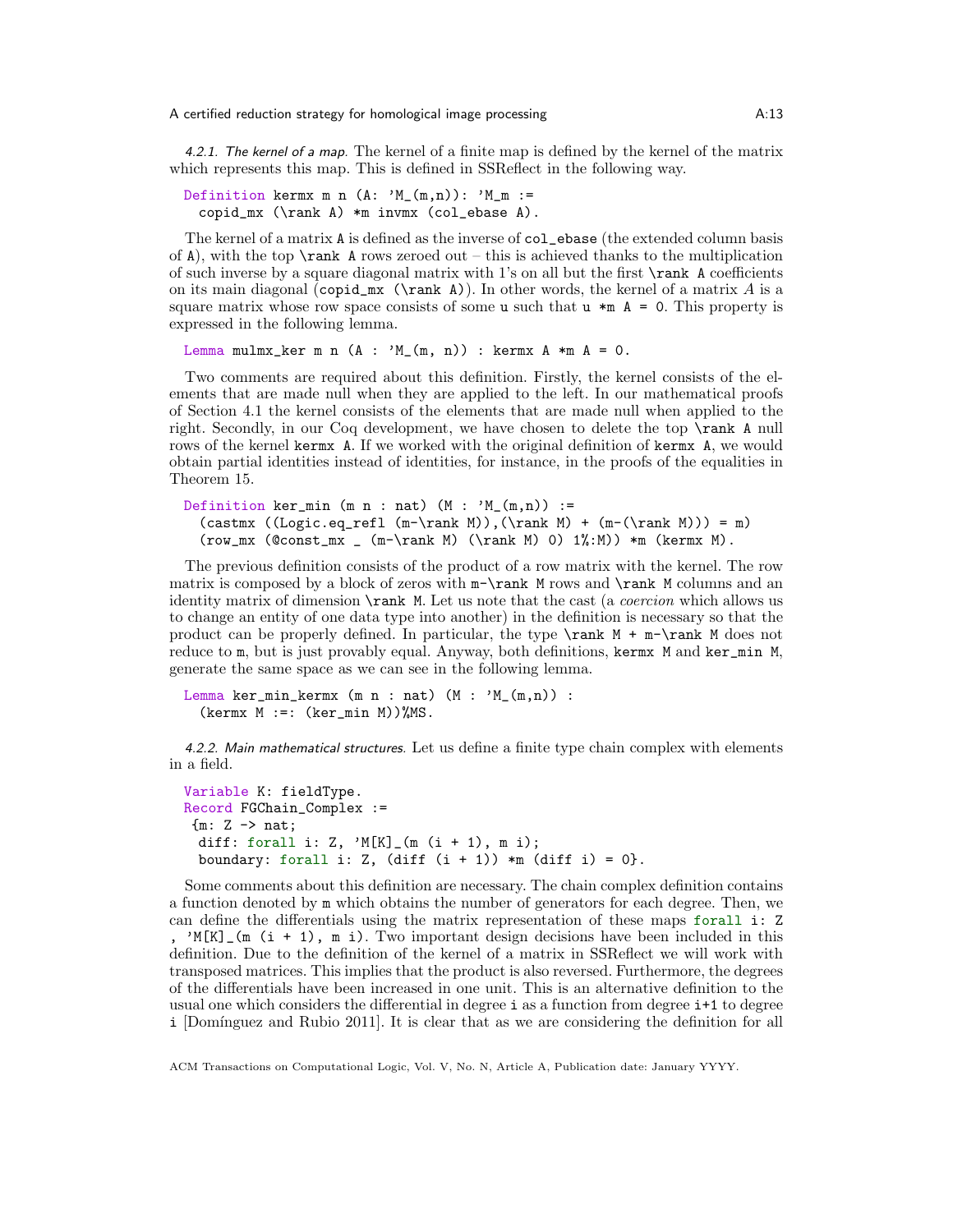the integers, both definitions are equivalent. However, with our version, a Coq technical problem, related to indexes, is easily avoided – the concrete problem will be described in the following paragraphs.

Now, we can define the notions of chain complex morphism and homotopy operator for the FGChain\_Complex structure.

```
Record FGChain_Complex_Morphism (A B: FGChain_Complex) :=
{FG : forall i: Z, 'M[K]_{m}}(m A i, m B i);FG_{well\_defined}: forall i: Z, (diff A i) *m (FG i) =
                              (FG (i+1)) * m (diff B i).
```

```
Record FGHomotopy_operator (A: FGChain_Complex) :=
 {Ho: forall i:Z, 'M[K]_(m A i, m A (i+1)%Z)}.
```
With these previous structures, we can define the notion of a reduction for a finite type chain complex.

```
Record FGReduction :=
```

```
{C : FGChain_Complex;
D : FGChain_Complex;
F : FGChain_Complex_Morphism C D;
G : FGChain_Complex_Morphism D C;
H : FGHomotopy_operator C;
ax1 : forall i:Z, (M G i) *m (M F i) = 1%:M;
ax2 : for all i:Z, (M F (i+1)) *m (M G (i+1)) +((Ho H (i+1)) *m (diff C (i+1))) +((diff C i) *m (Ho H i)) = 1%:M;
ax3 : forall i:Z, (Ho H i) *m (M F (i+1)) = 0;ax4 : for all i:Z, (M G i) *m (Ho H i) = 0;ax5 : for all i:Z, (Ho H i) *m (Ho H (i+1)) = 0.
```
We are going to focus our attention on the  $\text{diff } C \text{ i}$   $\text{*m}$  (Ho H i) component of the definition of a reduction. This product is possible without casts. If we consider the mathematically equivalent definition with the differential in degree i as a matrix  $M(m i, m(i-1))$ , then the corresponding component would be  $(\text{diff } C_i) *_{m} (\text{Ho } H_i(i-1))$ . In this case a cast would be required to transform elements in degree  $(i-1+1)$  into elements in degree i. Using such a definition this kind of casts would populate the development; however, using our alternative definition, we avoid the use of casts.

<span id="page-13-0"></span>4.2.3. Formalisation of the Decomposition Theorem. In this subsection, we focus on proving the Decomposition Theorem. The powerful SSReflect library on matrices makes this development easier. Given a reduction rho: FGReduction K we define the decomposition of (C rho) through an isomorphism between the module with (m (C rho)i) generators and the module built from the sum of three set of generators. The first morphism of the isomorphism reflects a change of basis between both modules (where we work with the canonical basis in the first one) taking into account how the second one is divided:

Definition Fi\_isom (i: Z):=  $\text{(col_mx (ker_min (row_mx (FG (F rho) (i+1)) (Ho (H rho) (i+1))))}$ (col\_mx (ker\_min (row\_mx (FG (F rho) (i+1)) (diff (C rho) i))) (FG (G rho) (i+1)))).

In this definition, it is necessary to note that the row space of the column matrix col\_mx A B is the sum of the row spaces of the matrices A and B, and that the intersection of kernels of two matrices A and B generates the same space that the kernel of a row matrix row\_mx A B.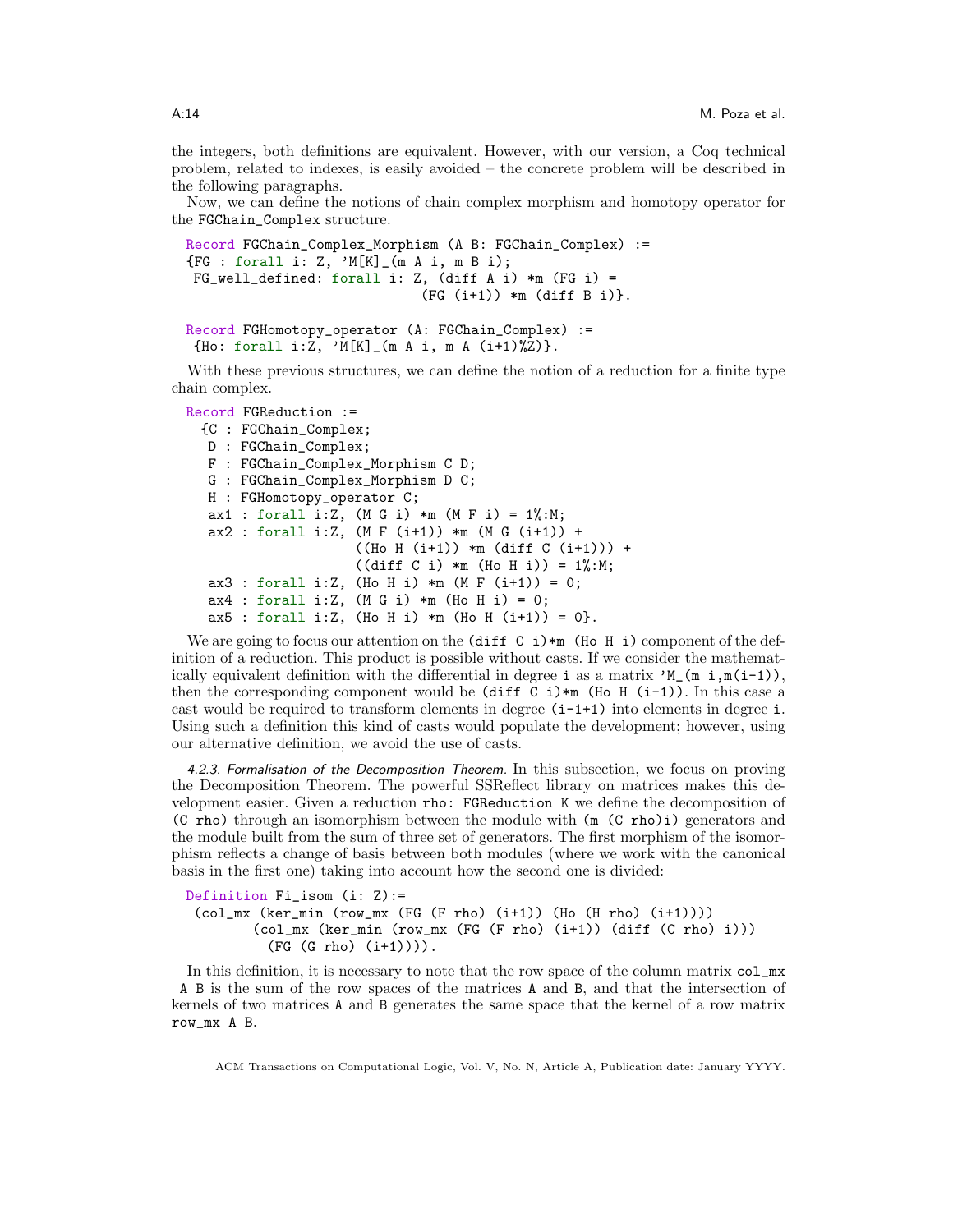The definition of the inverse morphism Gi\_isom is obtained knowing that it is a row matrix composed by three blocks and using the second property of the reduction definition. Then, applying the change of basis to the source chain complex of the reduction (C rho) we obtain a new reduction between the decomposed chain complex and the second chain complex of the reduction (D rho). It is not difficult to prove that the components of that reduction are:

D\_rho\_base i = 
$$
\begin{pmatrix} 0 & D_aux & i & 0 \\ 0 & 0 & 0 \\ 0 & 0 & \text{diff } (D \text{ rho})(i+1) \end{pmatrix}
$$
 F\_rho\_base i =  $\begin{pmatrix} 0 \\ 0 \\ id \end{pmatrix}$   
G\_rho\_base i = (0 0 id) H\_rho\_base i =  $\begin{pmatrix} 0 & 0 & 0 \\ H_aux & i & 0 & 0 \\ 0 & 0 & 0 & 0 \end{pmatrix}$ 

These components directly reflect the structure included in Figure [4.](#page-11-0) Finally, the two isomorphisms included in that diagram are easily obtained from these components using the properties of the redefined reduction.

<span id="page-14-0"></span>4.2.4. Formalisation of the Generalisation of the Hexagonal Lemma. The first step in the formalisation of the Generalisation of the Hexagonal Lemma is defining its hypotheses. As every module is divided into three parts, every differential consists of nine blocks.

```
Variables (m1 m2 m3: Z \rightarrow nat).
Variable Di: forall i: Z,
  \gamma M[K]_{-}(m1(i+1)+(m2(i+1)+m3(i+1)), (m1 i)+((m2 i)+(m3 i)).
Hypothesis boundary: forall i:Z, Di (i+1) *m Di i = 0.
Definition CH:= Build_FGChain_Complex boundary.
```
We recall that we are working with transposed matrices. Consequently, the block  $(1, 2)$  of each differential, denoted by d12, will be an isomorphism.

```
Variable d12_1: forall i: Z, M[K] (m2 i, m1 (i + 1)).Hypothesis d12_invertible:
 forall i: Z, (d12 (i+1)) *m (d12_1 (i+1)) = 1%:M /\
            (d12_1 (i+1)) *m (d12 (i+1)) = 1%:M.
```
Afterwards, we define the morphisms fi and gi and the homotopy operator hi to build a reduction of the chain complex CH. These maps are detailed in the proof of Theorem [16.](#page-10-3) For instance, we define gi i =  $((-d32 i)*(d12_i i))0 1)$ . Let us remark that  $(gi i)$ is a matrix whose type is:  $^{\prime}M_{m}(m3(i+1), m1(i+1)+m2(i+1)+m3(i+1))$ . In this way (gi i) is defined between the modules of degree (i+1) instead of the ones of degree i. This allows us to avoid casts as in the case of the definition of the differential. Then, the rest of the components of the reduction are defined accordingly. Finally, the proof of the reduction properties are obtained using essentially rewriting tactics, allowing us to build the required reduction rhoHL.

<span id="page-14-1"></span>4.2.5. Putting together the pieces to obtain a formalisation of the BPL. In order to obtain a formalisation of the BPL, we, firstly, define the hypotheses of the lemma. Those are a reduction and a perturbation of the first chain complex of the reduction.

```
Variable K: fieldType.
Variable rho: FGReduction K.
Variable delta: forall i:Z, M[K]_{m} (C rho)(i+1), m (C rho) i).
Hypothesis boundary_dp: forall i:Z,
  (diff (C rho) (i+1) + delta (i+1)) *m (diff (C rho) i + delta i) = 0.
```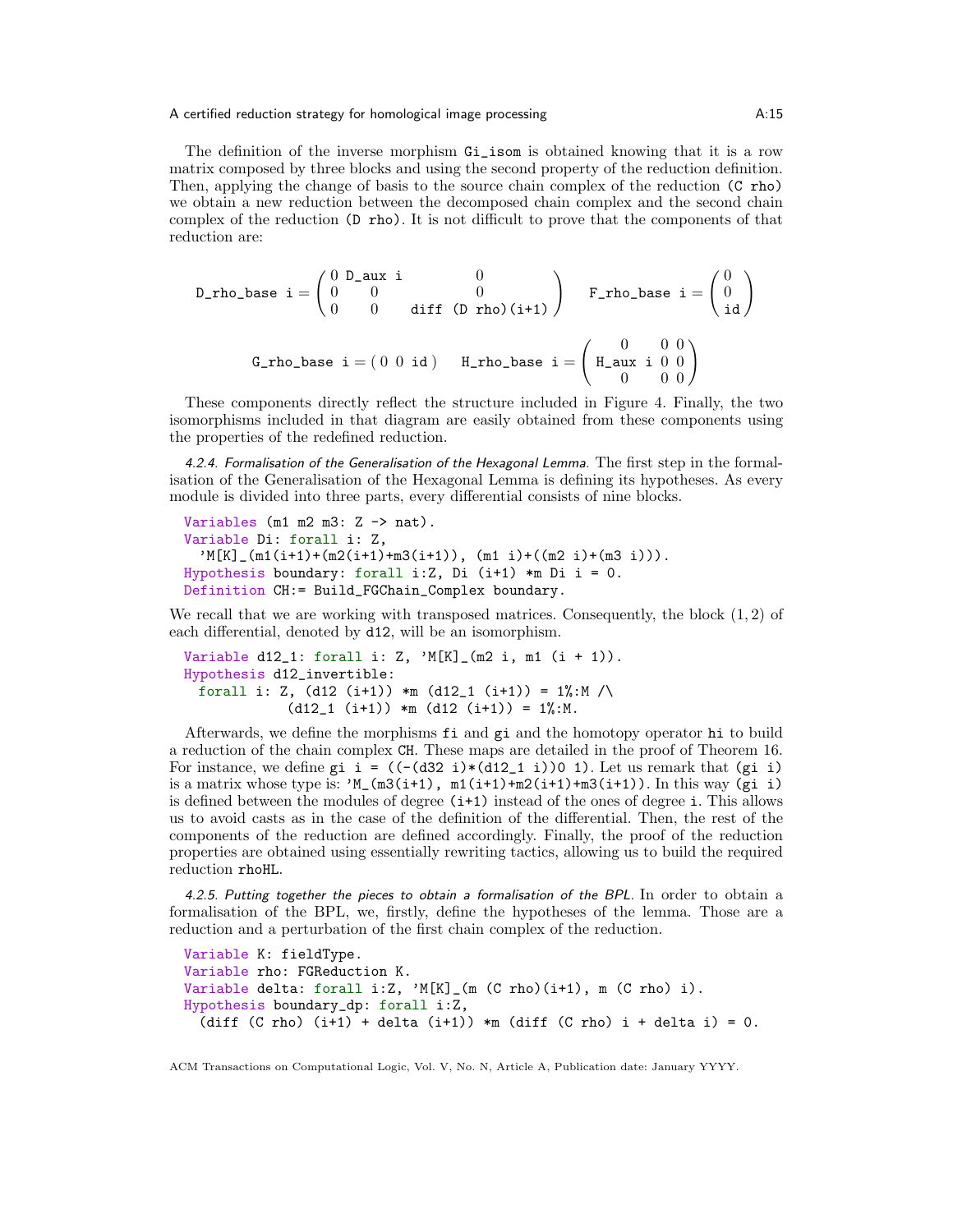In addition, we will assume the nilpotency hypothesis. Let us note that pot\_matrix is a function which we have defined to compute the power of a matrix.

```
Variable (n: nat).
Hypothesis nilpotency_hp: forall i: Z,
  (pot_matrix (delta i *m Ho (H rho) i) n = 0).
```
With these hypotheses, we have to define a reduction from the chain complex with the differential of (C rho) perturbed by delta. Firstly, we apply the Decomposition Lemma over the reduction rho, this allows us to decompose each (diff (C rho)i) in the 9 blocks given in the proof of the lemma (see Subsection [4.2.3\)](#page-13-0). The isomorphism given by Fi\_isom and Gi\_isom are used to decompose the perturbation in 9 blocks.

```
Definition deltai_new (i:Z):=
  (Fi_isom rho (i+1)) *m (delta (i+1)) *m (Gi_isom rho i).
```
Let us note that the differential deltai\_new has moved up one degree with respect to delta. In this way, we obtain a division in 9 blocks of the chain complex  $Di$ -pert  $i$ : diff  $(C \text{rho})(i+1)+delta(i+1)$ .

Then, the Generalisation of the Hexagonal Lemma can be applied if the block (1, 2) of that chain complex is invertible. Following the chain of equalities included in the mathematical proof of this lemma, it is enough to prove that  $1\%$ : M + H\_aux  $*$  deltai\_new21 has an inverse. To this aim, the following lemma is useful – the lemma is proved using the powerful bigop library of SSReflect [\[Bertot et al. 2008\]](#page-20-17).

```
Lemma inverse_I_minus_M_big (M: 'M[R]_n): (pot_matrix M m = 0) ->
  (\sum_{s=1}^{\infty} (0 \leq i \leq m) (pot_matrix M i)) *m (1\% : M - M) = 1\% : M.
```
Now, applying the Generalisation of the Hexagonal Lemma rhoHL we build a reduction quasi\_bpl of the decomposed and perturbed chain complex.

The Generalisation of the Hexagonal Lemma proved in Subsection [4.2.3](#page-13-0) builds a reduction of the chain complex given as hypothesis but moved up in a degree. Moreover, the definition of Di\_pert has required us to define it moved up in a degree more. To sum up, we have built a reduction from a perturbed chain complex but moved up two degrees Di\_BPL\_up i := (C rho)(i+1+1)+ delta(i+1+1). Finally, in order to obtain a reduction rho\_BPL from the initial chain complex (C rho) perturbed by delta, we can move down two degrees in the reduction obtained. For instance, the differentials are defined as Di\_BPL i:= castmx (cast3 i,cast4 i)( $Di_BPL_up(i-1-1)$ ). In this way, we have avoided the use of casts derived from the degrees until the last step of the proof.

### 4.3. Using the BPL to reduce the chain complex associated with a digital image

Different ways to represent matrices exist in a system. In SSReflect, there are two available representations. The first one formalises a matrix as a function. This function determines every element of the matrix through two indices (for its row and its column). With this abstract representation it is not difficult to define different operations with matrices and prove properties of them. Indeed, an extensive library on matrices is provided in SSReflect. For this reason, this representation was chosen to prove the BPL. However, this representation is not directly executable, since this matrix definition is locked to avoid the trigger of heavy computations during deduction steps. To overcome this drawback, an alternative definition which represents matrices as lists of lists was introduced in  $[D\acute{e}n\grave{e}s]$  et al. 2012]. This concrete representation allows us to define operations which can be executed within Coq. Due to this reason, this was the representation chosen for the implementation of the RS algorithm, see Subsection [3.3.](#page-6-0) In the negative side, proving properties using this representation is much harder, since we do not have the extensive SSReflect library at our disposal.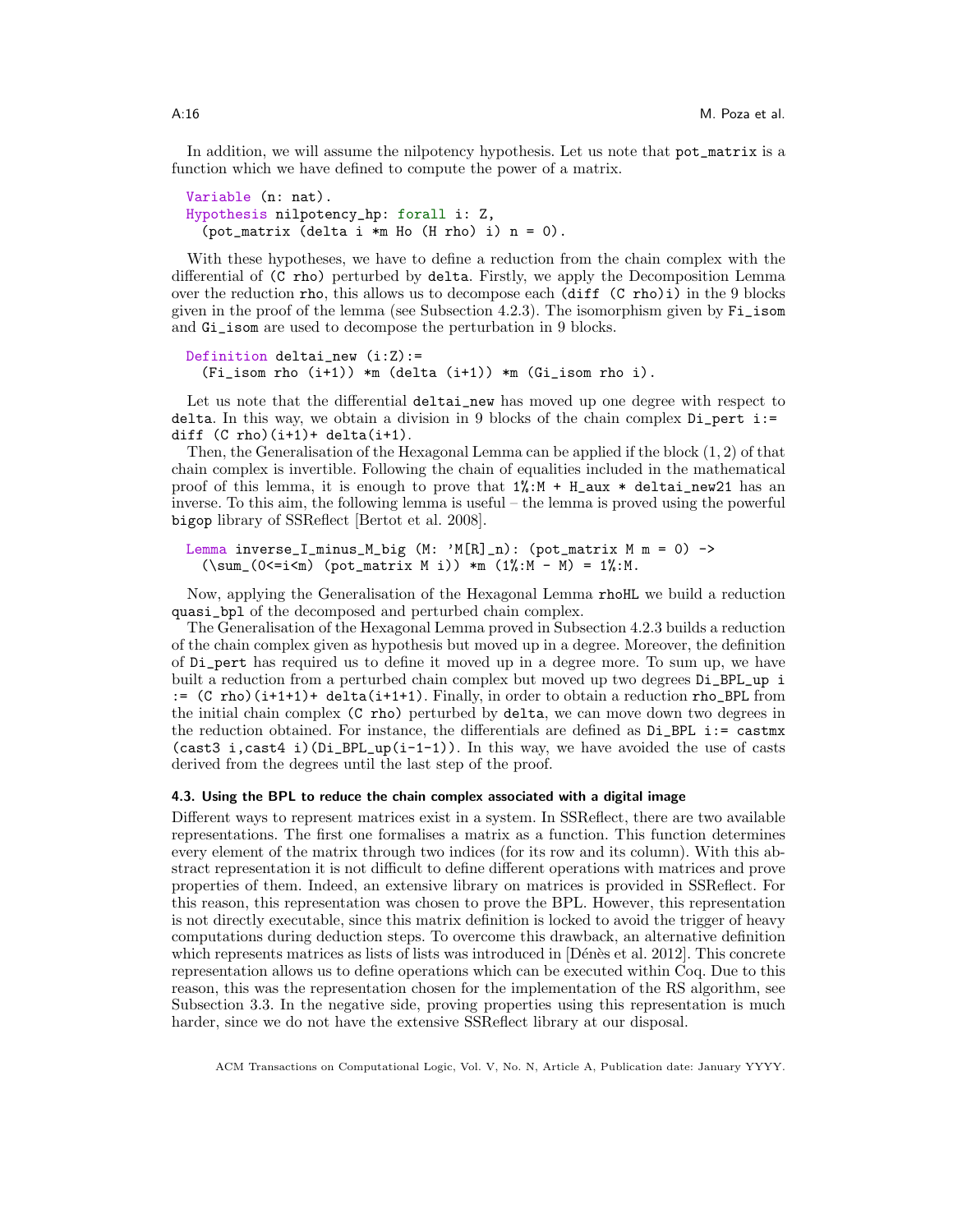In order to combine the best of both representations, a technique was introduced in [Dénès [et al. 2012\]](#page-20-18). In that work, two morphisms are defined: seqmx\_of\_mx from abstract to concrete matrices and mx\_of\_seqmx from concrete to abstract matrices. The compositions of this morphisms are identities. In this way, it is proved that these two matrix representations are equivalent. Besides, these morphisms allow changing the representation when required. We are going to use that idea to prove the Vector Field Reduction Theorem for a chain complex generated from a digital monochromatic image. An alternative could consist in implementing an unlocked version of the SSReflect matrix as a function. In that case, a new library about matrices should be started from scratch.

The process begins by defining a new structure to represent a particular type of chain complexes, called by us truncated chain complex. They consist only of two matrices d1, d2: matZ2, whose product is null. These matrices are the only non-null components in the differential map of a chain complex. In this way, the null elements of this chain complex are not included in this definition. Besides, these matrices are represented using computable structures. The companion notions of truncated chain complex morphism, truncated homotopy operator, and truncated reduction are also defined for this structure.

As an example of the previously mentioned technique, we include the following definitions of two functions to sort a matrix, one for matrices represented as lists, and another one for matrices represented as functions (an equivalence between them is also provided in our development).

```
Definition reorderM (s1 s2: seq nat)(M: matZ2):=
 (take_columns_s s2 (take_rows_s s1 M)).
```

```
Definition reorder_mx (s1:{}^{,}S_{-m})(s2:{}^{,}S_{-n})(M:{}^{,}M[R]_{-}(m,n)) :=
  col_perm s2 (row_perm s1 M).
```
Although these two definitions seem similar, they adopt different approaches. The first one uses simple types which are closer to a standard implementation in traditional programming languages. Indeed, that implementation is a direct translation of the one made in Haskell. We will use this version to reorder the structures when we need to compute with them. For instance, let chaincomplexd1d2 be an initial truncated chain complex which differential is given by d1: matZ2, with m rows and n columns, and d2: matZ2 with n rows and p columns. It corresponds to the representation of the initial digital image that we want to reduce. The first definition is used to obtain the ordered list of lists d1' and d2' after computing an ordered and admissible discrete vector field for d1.

The second definition uses the full power of dependent types and the structures and properties developed in the SSReflect library. We will use this version when we need to prove properties on the reordered structures. For instance, this definition is used to obtain the boundary property of the truncated chain complex chaincomplexd1'd2', or to define an isomorphism between chaincomplexd1d2 and chaincomplexd1'd2'. Both proofs take profit of properties on permutations included in the library.

We introduce just another example of the use of this approach. We need to prove that the upper-left submatrix of d1' is a lower triangular matrix (of dimension the number of vectors in the admissible vector field, m1) with 1's on its diagonal. In this case, the proof needs reasoning on the functions included in the RS algorithm and quite a long battery of ad-hoc lemmas on the computable structures are required. In a second step, we need to prove that this matrix has an inverse. This second proof is easy using the results included in the SSReflect library after changing the representation.

Now, if we want to apply the BPL, we need to build a chain complex from the ordered truncated chain complex chaincomplexd1'd2'. This process requires some technical steps: translate lists to SSReflect matrices, transpose the matrices, and complete with null matrices

ACM Transactions on Computational Logic, Vol. V, No. N, Article A, Publication date: January YYYY.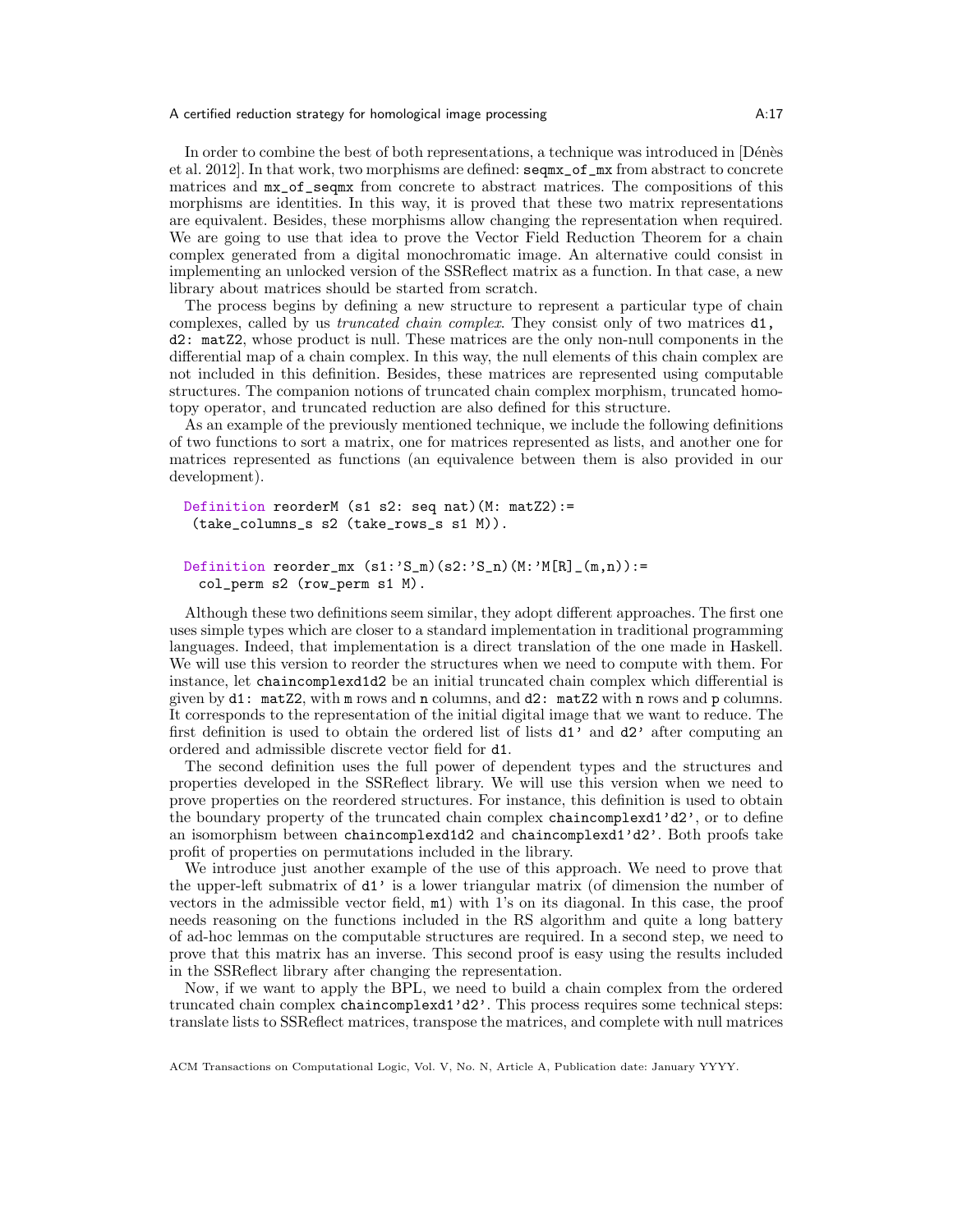all the not provided components. In particular, from  $d^{\prime}1$  we define the following matrix  $d'1$ \_trmx which type is 'M[K]\_(m1+(m - m1),m1+(n - m1)):

```
Definition d'1_trmx :=
 trmx((mx_of_seqmx (m1 + (m - m1)) (m1 + (n - m1)) d')).
```
Then, we build the differential of a chain complex, denoted by CC\_ordered, in the following way:

```
Definition diff_m:= fun i:Z => match i as
 z return ((fun z0 : Z => ^{\prime}M_(m_m (z0 + 1), m_m z0)) z) with
  |(-1)\%Z \implies d0_m|0\rangle Z => d'1_trmx
  |1\%Z \implies d'2_Ltrmx
  |2\%Z \implies d3_m|3\%Z| \Rightarrow dn_m\vert => dn_m
end.
```
We have to highlight the differentials  $dO_m$  and  $d3_m$  because they are matrices with rows and no columns or with columns and no rows. The rest of differentials will be matrices with no rows and no columns.

We will obtain a reduction of this initial chain complex  $CC$  ordered applying the BPL to the following auxiliary reduction. Let us define a chain complex Dcc whose modules have the same rank than the modules of CC\_ordered, and whose differential has only one not null component. This component of type  $^{\prime}$ M[K]<sub>-</sub>(m1+(m-m1),m1+(n-m1)) is defined by a matrix hat\_d1 whose upper-left block is the identity matrix of dimension m1 and which is null in the rest of its blocks. The reduced chain complex Ccc has modules whose ranks are determined by the critical cells found by the RS algorithm on d1. That is, the only not zero ranks are  $m-m1$ ,  $n-m1$ , and 1. The differential of this reduced chain complex is null. Then, it is easy to build a reduction between Dcc and Ccc having h\_0 (extracted from the homotopy operator given by trmx hat\_d1) as its unique non-null component.

Now, we define a perturbation delta\_m of Dcc. The non-null components of this perturbation are:

```
Definition delta_1 := d'1_trmx - hat_d1.
Definition delta_2 := d'2_trmx.
```
Then, if we prove the nilpotency condition we can apply the BPL. This lemma directly obtains the required reduction of CC\_ordered. The natural number which allows us to prove this property is m1.+2. As we are working with finite structures, this number can be taken as a uniform bound for which the nilpotency condition is verified for all the elements in the module.

```
Lemma nilpotency_hp_m : forall i:Z,
  (\text{pot\_matrix}(delta_m \text{ i } *m \text{ (Ho (H reductionFG\_gen) i)})(m1.+2) = 0).
```
In the proof of this lemma, the only interesting case is when  $i=0$ , that is:  $pot_matrix($ delta<sub>1</sub>  $\ast$ m h<sub>1</sub>0)(m1.+2)= 0. Expanding the definitions using blocks, we obtain that the only non-null blocks are  $pot_matrix(d11 - id)(m1.+2)$  and d21  $*m$  pot\_matrix(d11 - id)(m1.+1), where d11 and d21 are, respectively, the up-left and down-left blocks of d'1\_trmx.

Then, it suffices to prove that  $pot_matrix(d11 - id)(m1.+1)=0$ . Let us recall that d11 is an upper triangular matrix with type 'M\_m1. We define the notion upper\_triangular\_up\_to\_k which given a natural number k and a matrix M determines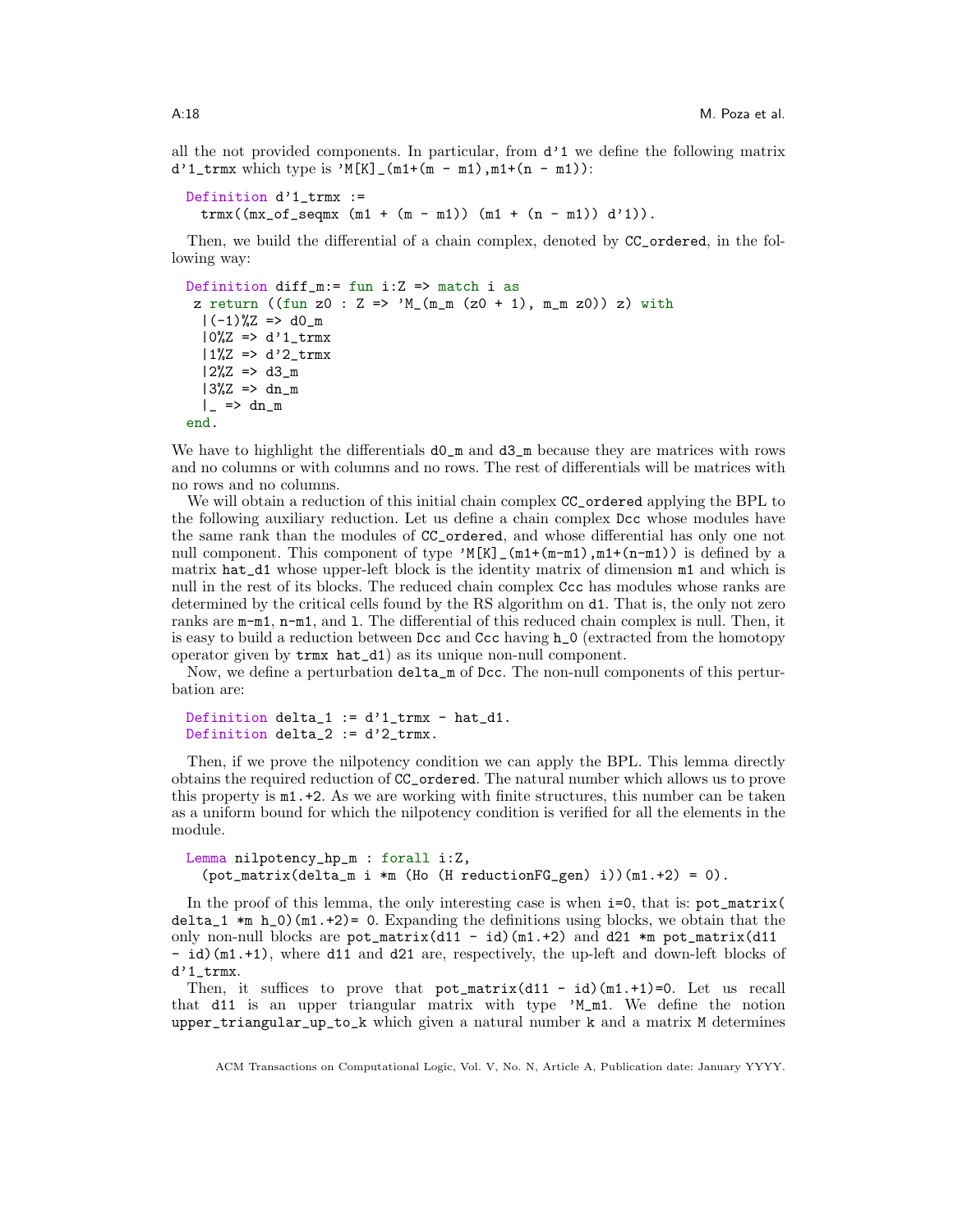whether the matrix is an upper triangular matrix with 0's under and on the k-th diagonal. This definition is formalised in SSReflect as follows.

Definition upper\_triangular\_up\_to\_k n k  $(M: 'M[F]_n)$  := forall (i j:  $'L_n$ ),  $j \le i + k \Rightarrow M i j = 0$ .

We have developed a small library of properties on upper triangular matrices which includes the following generalisation of the lemma to prove.

```
Lemma upper_triangular_pot_matrix_n n (M: 'M[F]_n) :
 upper_triangular_up_to_k 0 M \rightarrow (pot_matrix M n.+1) = 0.
```
The BPL allows us to define a reduction red\_BPL of CC\_ordered. In order to obtain a truncated reduction from this reduction we retrace the technical steps made to apply the BPL: extract from this reduction the non-null maps, apply the transpose operation, and change the matrix representation. For instance, the two components of the first truncated chain complex in the reduction are defined in the following way.

```
Definition d'1_trmx_trmx:= seqmx_of_mx (trmx (diff (C red_BPL) 0)).
Definition d'2_trmx_trmx:= seqmx_of_mx (trmx (diff (C red_BPL) 1)).
```
It is necessary to stress that the obtained big truncated chain complex is composed of the differentials where the transpose operation has been applied twice. Some casts are needed in a last step in order to build a truncated reduction of the chain complex chaincomplexd '1d'2.

Finally, to obtain the required reduction, it remains to compose the isomorphism between the truncated chain complex chaincomplexd1d2 obtained from a digital image and the ordered truncated chain complex chaincomplexd1'd2' with the reduction built as explained in the last paragraph.

## <span id="page-18-0"></span>5. CERTIFIED COMPUTATION OF THE HOMOLOGY ASSOCIATED WITH A DIGITAL IMAGE

From a theoretical point of view, our objective consists in developing a formal proof which verifies that the homology of a chain complex produced by actual images as the one of Figure [2](#page-3-1) and its reduced chain complex have the same homology; this has been accomplished in the previous sections. But, as we are working in a constructive setting, we could also undertake the computation inside Coq of the reduced chain complex. In the development included in the previous sections, we have developed a proof of the BPL for general (finite type) chain complexes, providing a complete formalisation. The reduced matrix is then obtained through the BPL, which does not use executable matrices. We recall that we have worked with the matrix definition included in the SSReflect library in order to prove the BPL and that this definition is locked to avoid the trigger of heavy computations during deduction steps. It makes this general method not directly executable.

We can improve the previous approach, when particularising it to a concrete situation: we consider truncated chain complexes obtained from digital images, and we obtain an admissible discrete vector field using the RS algorithm on one of the matrices d1 of the differential map. In this situation, it is possible to obtain a reduction of  $d_1$  using directly the Hexagonal Lemma [\[Romero and Sergeraert 2010\]](#page-21-0) (instead of the BPL). Concretely, the initial matrix d1 is divided into 4 blocks and the reduced one is built by the formula  $d22-d21*d11^{-1}*d12$ . Finally, the reduction is extended to the other non-null matrix of the differential in order to preserve the boundary condition. In order to obtain an executable version of that reduction we have also formalised this simplified proof using computable structures. With this version we are able to compute the whole process for toy examples.

When the size of the matrix grows, it is not possible to compute the full path directly inside Coq. But we can calculate, in a certified manner within Coq, the homology of the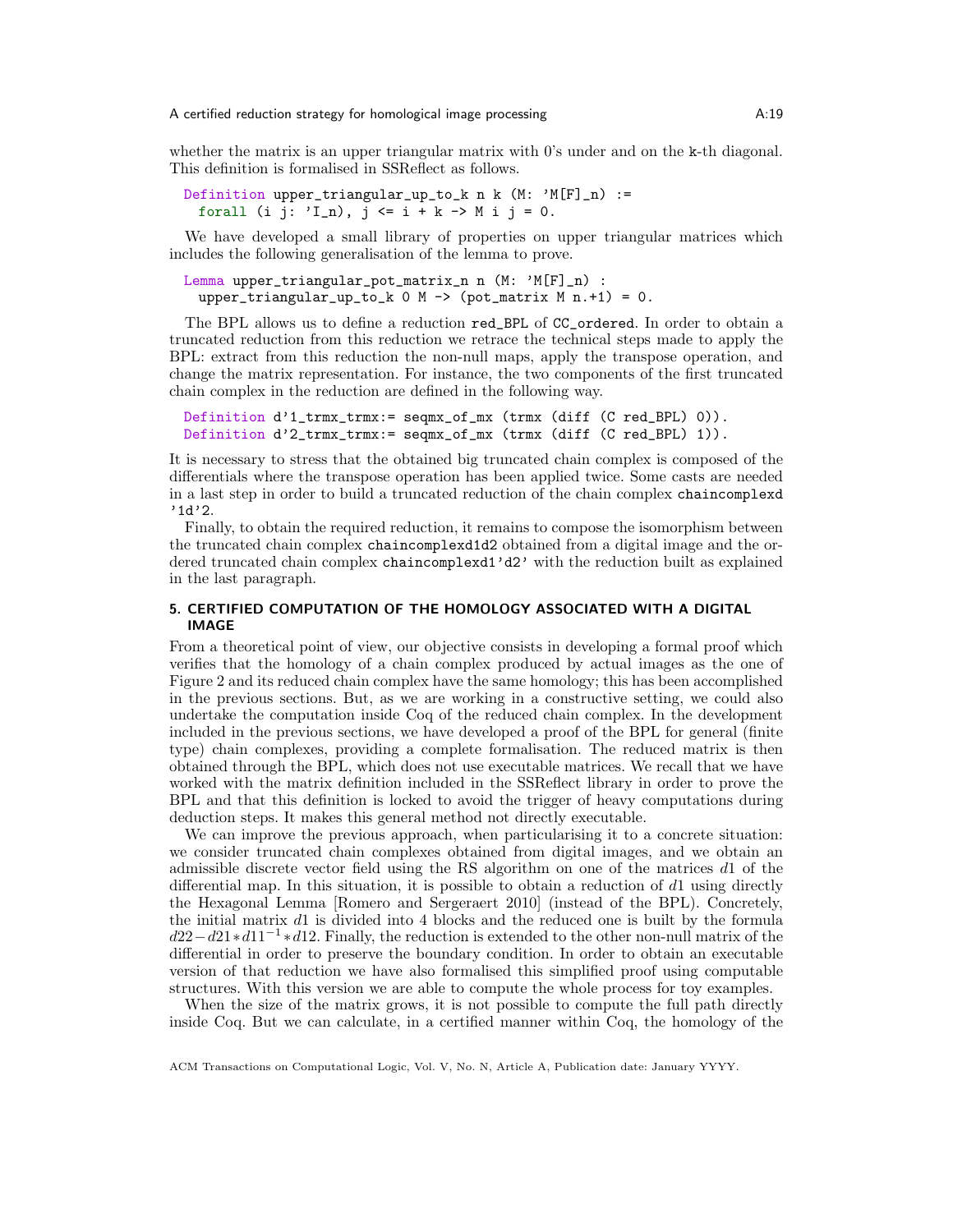reduced matrix. That is the case of actual images as the one in Figure [2.](#page-3-1) In this case, the original matrix has dimensions  $690 \times 1400$  and the reduced one  $97 \times 500$ . This reduced matrix has been obtained using the Haskell version of the algorithm formalised in Coq. With the current state of the running machinery in Coq, the system is not able to compute of the steps producing this reduced chain complex. The bottleneck of our development is the definition of the inverse of a matrix. Although we have used a specialized function to compute the inverse of a triangular matrix with  $1$ 's on its diagonal, implemented in  $[D\acute{e}n\acute{e}s]$ [et al. 2013\]](#page-20-19), the performance gain has not been enough in this particular application. (Let us observe that this bottleneck occurs due to the difficulties of handling big data structures in proofs assistants, and not due to theoretical complexity issues.) Finally, the solution adopted was to use Haskell as an oracle. The process is the following. From the matrices of the chain complex of a digital image, we delegate in Haskell the computation of the reduced matrix and the matrices of the required reduction (they also include the inverse matrix in their definition). Then, these matrices are brought into Coq which obtains the homology (in 25 seconds) of the reduced matrix and automatically compute (using the vm\_compute tactic) the proofs (in 8 hours) of the reduction between both matrices. These running times are clearly unsatisfactory (in our software in production, response times of seconds are required). Thus, more research efforts are needed as we explain in the next section.

## 6. CONCLUSIONS AND FURTHER WORK

In this paper, we have reported on a research providing a certified computation of homology groups associated with some digital images coming from a biomedical problem. The whole Coq development contains approximately 45000 lines of code, 2500 theorems, and 1700 definitions. The main contributions allowing us to reach this challenging goal have been:

- The implementation in Coq of Romero-Sergeraert's algorithm [\[Romero and Sergeraert](#page-21-0) [2010\]](#page-21-0) computing a discrete vector field for a digital image.
- The complete formalisation in Coq of a proof of the Basic Perturbation Lemma (to be compared with the one at [\[Aransay et al. 2008\]](#page-20-5)).
- A methodology to overcome the problems of efficiency related to the execution of programs inside proof assistants; in this approach the programming language Haskell has been used with two different purposes: as a fast prototyping tool and as an oracle.

Emphasis has been put in the execution of proofs inside Coq, to show explicitly the computability of our approach, but without the aim of using any of these proofs as internal decision procedures. Since the final execution on real examples requires using Haskell oracles, the question of why verifying the whole process (and not only the oracle programs) arises. Our point of view is that both aspects are approaching different concerns about increasing reliability: the verification of the complete path is related to the correctness of the algorithm, while the oracle is ensuring correctness of the application on a series of concrete instances (images), in a kind of formal testing. Thus, both contributions are relevant and complementary.

As for future work, several problems remain open. The most evident one is obtaining a better performance in the process. This can be undertaken at three different levels. First, by using other algorithms to compute the main objects in our approach (discrete vector fields of digital images, inverses of matrices, and so on). Second, by implementing more efficient data structures, suitable for the theorem proving setting. For instance, we can explore recent work on (experimental) native arrays [\[Boespflug et al. 2011\]](#page-20-20) in Coq. Third, by improving the running environments in proof assistants.

Another option consists in using the Coq extracting code mechanism [\[Letouzey 2008\]](#page-21-18). Nowadays, the functional languages available as output include Haskell. This line has not been explored in this paper and it is proposed as future work. For instance, a performance

ACM Transactions on Computational Logic, Vol. V, No. N, Article A, Publication date: January YYYY.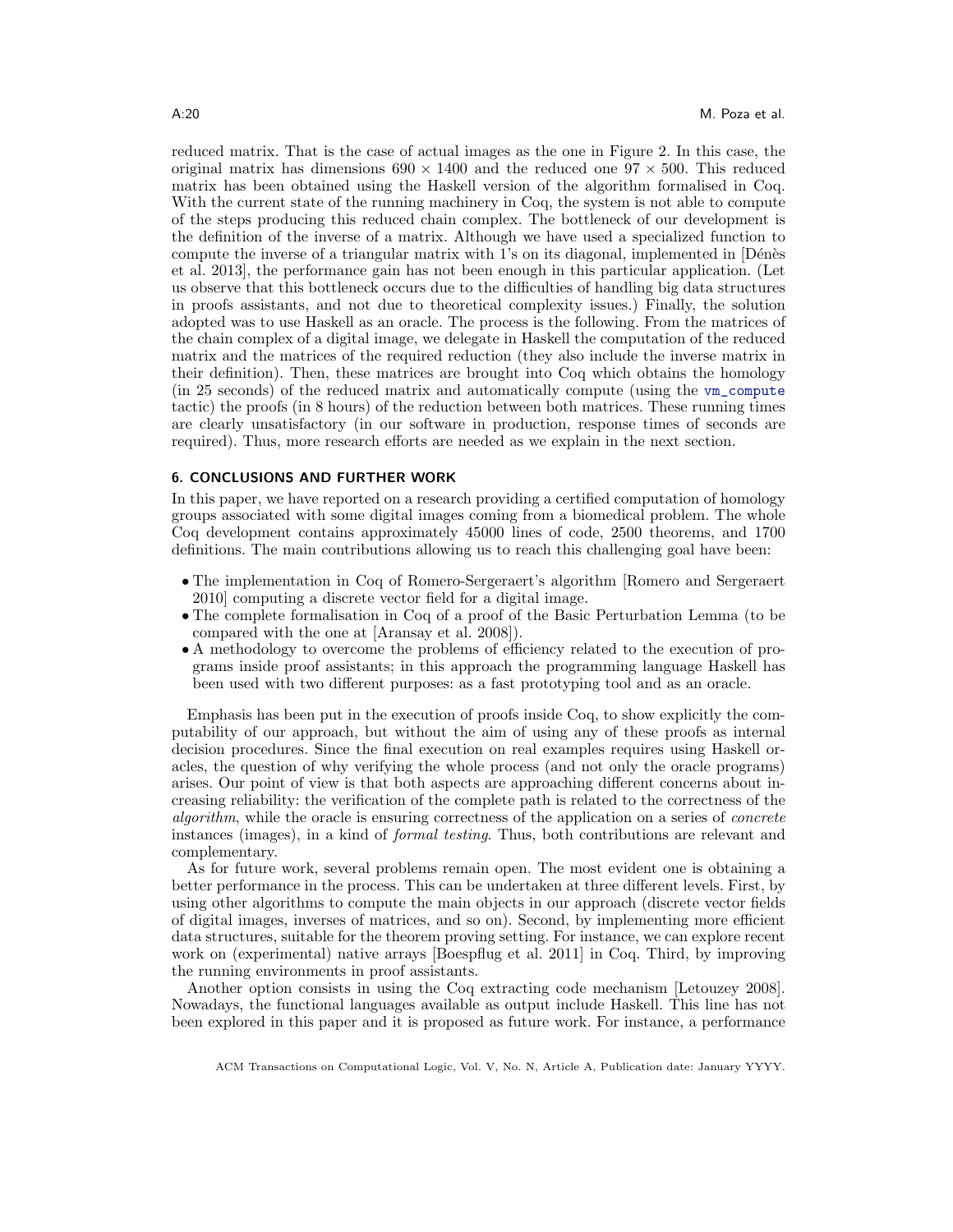comparison among the extracted code, the hand-written code and the direct execution inside Coq could deserve attention.

Another line of research is to apply our methodology and techniques to other problems related to the homological processing of biomedical images. The best candidate is persistent homology, which has been already applied and formalised (see [\[Heras et al. 2013\]](#page-21-19)). The project would be to study whether our reduction strategy can be also profitable in this new homological context.

## **REFERENCES**

- <span id="page-20-5"></span>J. Aransay, C. Ballarin, and J. Rubio. 2008. A Mechanized Proof of the Basic Perturbation Lemma. Journal of Automated Reasoning 40, 4 (2008), 271–292.
- <span id="page-20-7"></span>J. Aransay, C. Ballarin, and J. Rubio. 2010. Generating certified code from formal proofs: a case study in homological algebra. Formal Aspects of Computing 2, 22 (2010), 193–213.
- <span id="page-20-11"></span>M. Armand, B. Grégoire, A. Spiwack, and L. Théry. 2010. Extending Coq with imperative features and its application to SAT verification. In Proceedings 1st International Conference on Interactive Theorem Proving (ITP'10) (Lecture Notes in Computer Science), Vol. 6172. 83–98.
- <span id="page-20-3"></span>R. Ayala, E. Domínguez, A.R. Francés, and A. Quintero. 2003. Homotopy in digital spaces. Discrete Applied Mathematics 125 (2003), 3–24.
- <span id="page-20-15"></span>D. Barnes and L. Lambe. 1991. Fixed point approach to homological perturbation theory. Proc. Amer. Math. Soc. 112, 3 (1991), 881–892.
- <span id="page-20-13"></span>G. Barthe and P. Courtieu. 2002. Efficient Reasoning about Executable Specifications in Coq. In Proceedings 15th International Conference on Theorem Proving in Higher Order Logics (TPHOLS'02) (Lecture Notes in Computer Science), Vol. 2410. 31–46.
- <span id="page-20-10"></span>M. Bear, B. Connors, and M. Paradiso. 2006. Neuroscience: Exploring the Brain. Lippincott Williams & Wilkins.
- <span id="page-20-0"></span>Y. Bertot and P. Castéran. 2004. Interactive Theorem Proving and Program Development. Coq'Art: The Calculus of Inductive Constructions. Springer.
- <span id="page-20-17"></span>Y. Bertot, G. Gonthier, S. Ould Biha, and I. Pasca. 2008. Canonical Big Operators. In Proceedings 21st International Conference on Theorem Proving in Higher Order Logics (TPHOLS'08) (Lecture Notes in Computer Science), Vol. 5170. 86–101.
- <span id="page-20-20"></span>M. Boespflug, M. Dénès, and Grégoire. 2011. Full Reduction at Full Throttle. In Proceedings Certified Programs and Proofs (Lecture Notes in Computer Science), Vol. 7086. 362–377.
- <span id="page-20-12"></span>F. Cazals, F. Chazal, and T. Lewiner. 2003. Molecular shape analysis based upon Morse-Smale complex and the Connolly function. In Proceedings 19th ACM Symposium on Computational Geometry (SCG'03). 351–360.
- <span id="page-20-8"></span>K. Claessen and J. Hughes. 2000. QuickCheck: A Lightweight Tool for Random Testing of Haskell Programs. In Proceedings 5th ACM SIGPLAN international conference on Functional programming (ICFP'00). ACM Press, 268–279.
- <span id="page-20-1"></span>G. Cuesto and others. 2011. Phosphoinositide-3-Kinase Activation Controls Synaptogenesis and Spinogenesis in Hippocampal Neurons. The Journal of Neuroscience 31, 8 (2011), 2721–2733.
- <span id="page-20-18"></span>M. Dénès, A. Mörtberg, and V. Siles. 2012. A Refinement Based Approach to Computational Algebra in Coq. In Proceedings 3rd International Conference on Interactive Theorem Proving (ITP'2012) (Lecture Notes in Computer Science), Vol. 7406. 83–98.
- <span id="page-20-19"></span>M. Dénès, A. Mörtberg, and V. Siles. 2013. CoqEAL, the Coq Effective Algebra Library. (2013). [http:](http://www.maximedenes.fr/content/coqeal-coq-effective-algebra-library) [//www.maximedenes.fr/content/coqeal-coq-effective-algebra-library.](http://www.maximedenes.fr/content/coqeal-coq-effective-algebra-library)
- <span id="page-20-16"></span>C. Domínguez and J. Rubio. 2011. Effective Homology of Bicomplexes, formalized in Coq. Theoretical Computer Science 412 (2011), 962–970.
- <span id="page-20-14"></span>X. Dousson, J. Rubio, F. Sergeraert, and Y. Siret. 1998. The Kenzo program. Institut Fourier, Grenoble. [http://www-fourier.ujf-grenoble.fr/](http://www-fourier.ujf-grenoble.fr/~sergerar/Kenzo/)∼sergerar/Kenzo/.
- <span id="page-20-2"></span>H. Edelsbrunner and J. L. Harer. 2010. Computational Topology: An Introduction. American Mathematical Society.
- <span id="page-20-4"></span>R. Forman. 1998. Morse theory for cell complexes. Advances in Mathematics 134 (1998), 90–145.
- <span id="page-20-9"></span>G. Gonthier. 2008. Formal proof - The Four-Color Theorem. Notices of the American Mathematical Society 55, 11 (2008), 1382–1393.
- <span id="page-20-6"></span>G. Gonthier and A. Mahboubi. 2010. An introduction to small scale reflection in Coq. Journal of Formal Reasoning 3, 2 (2010), 95–152.